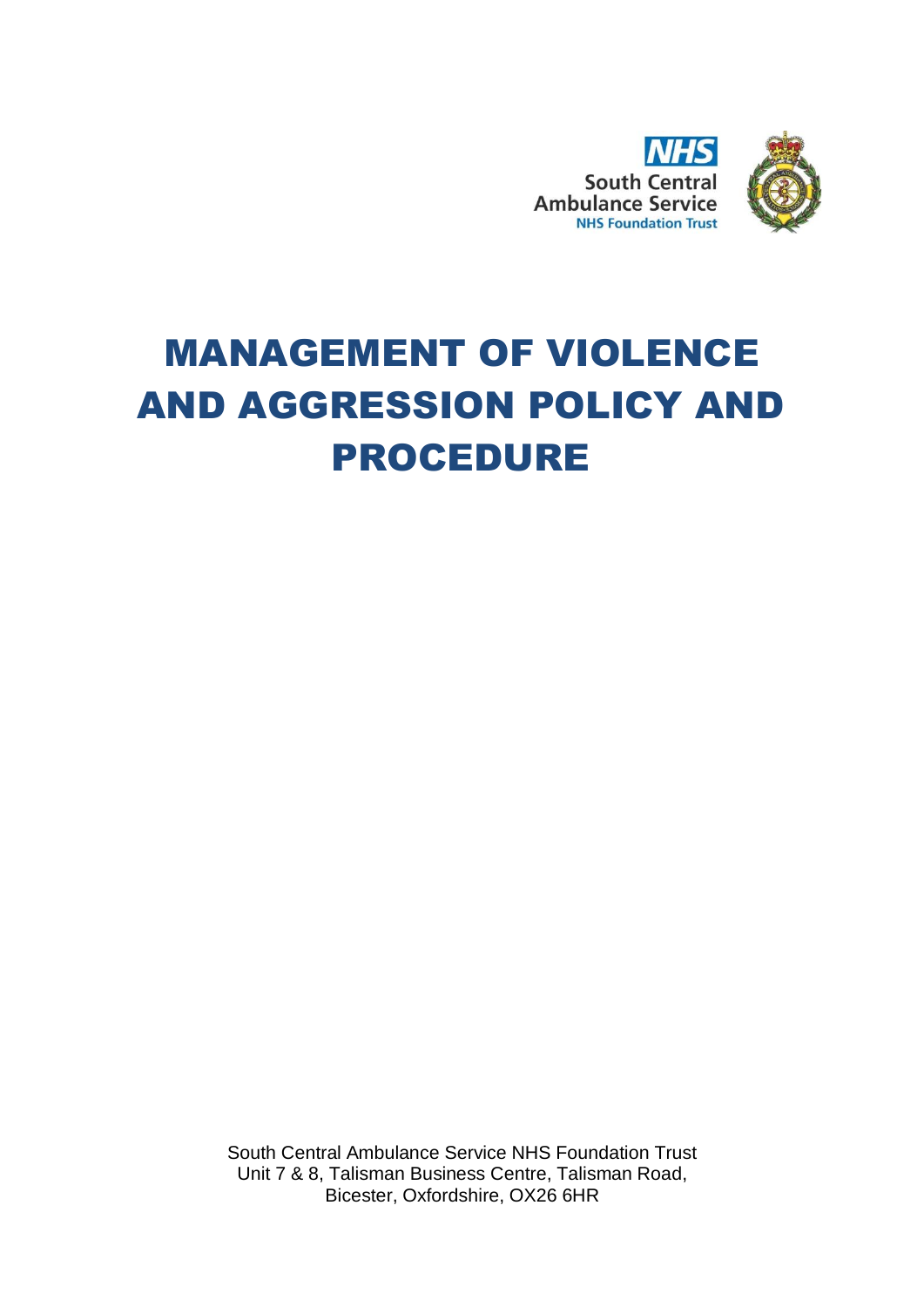## <span id="page-1-0"></span>**DOCUMENT INFORMATION**

**Author:** John Dunn, Health of Risk and Security **Ratifying committee/group:** Health, Safety and Risk Group Date of ratification: 30<sup>th</sup> September 2020 Date of Issue: 9<sup>th</sup> October 2020 **Review due by:** September 2023 Version: V8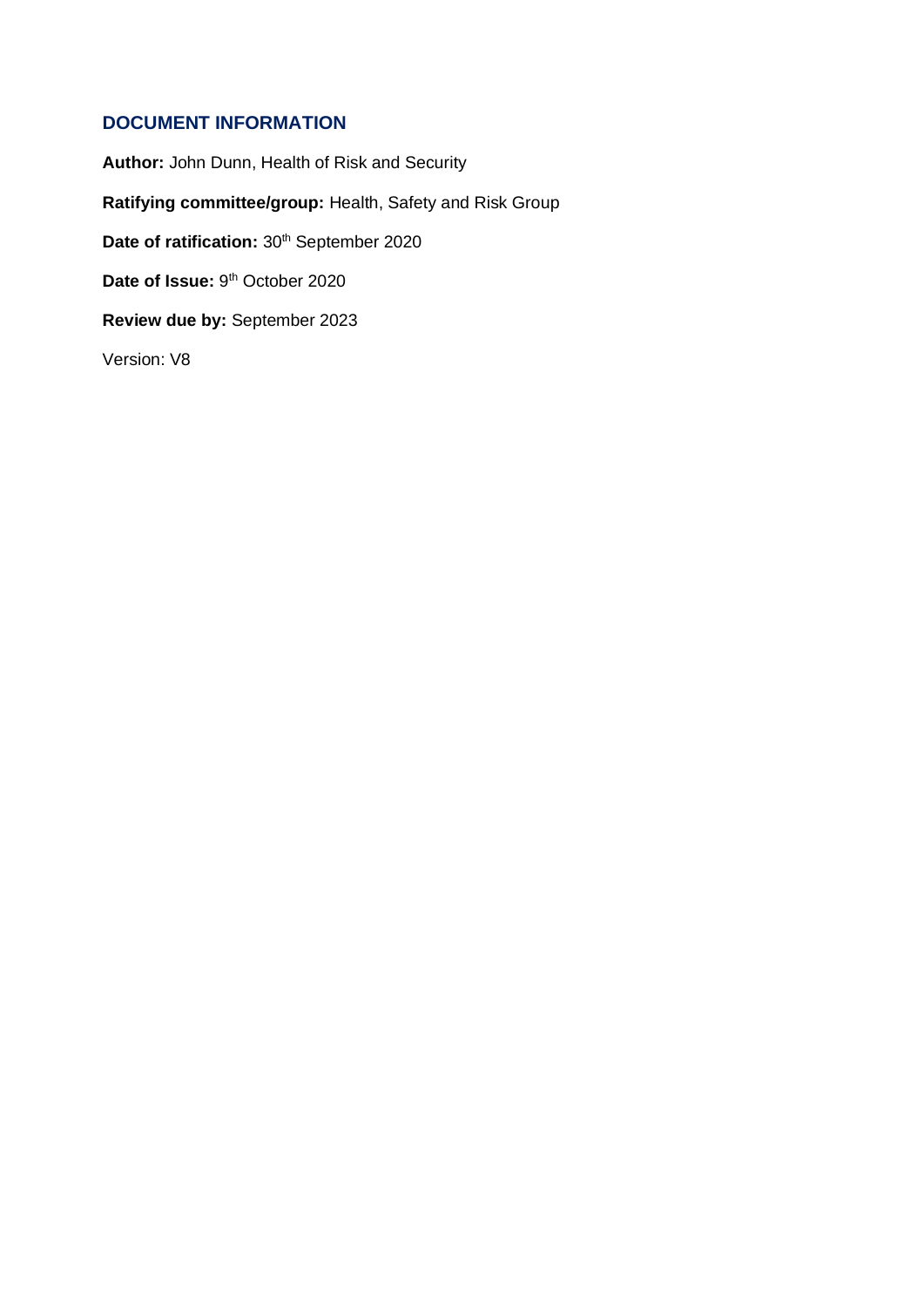# **CONTENTS**

| 1.<br>2.<br>3.<br>4.<br>5.<br>5.9 Local Security Management Specialist's responsibilities 10<br>7. SUITABLE AND SUFFICIENT GENERIC RISK ASSESSMENTS ON<br>PREVENTING VIOLENCE AND AGGRESSION TOWARDS STAFF AND<br>9. PROCEDURES TO MINIMISE THE RISK OF VIOLENCE AND AGGRESSION 16<br>11. PROCEDURES TO FOLLOW WHEN SUBJECT TO VIOLENCE AND/OR<br>12. PLACING A SPECIAL SITUATION FEATURE/MARKER ON ADDRESSES<br>WHERE THERE IS A RISK OF VIOLENCE<br>19<br>13. PROCEDURE FOR DEALING WITH ABUSIVE OR THREATENING |
|-------------------------------------------------------------------------------------------------------------------------------------------------------------------------------------------------------------------------------------------------------------------------------------------------------------------------------------------------------------------------------------------------------------------------------------------------------------------------------------------------------------------|
|                                                                                                                                                                                                                                                                                                                                                                                                                                                                                                                   |
|                                                                                                                                                                                                                                                                                                                                                                                                                                                                                                                   |
|                                                                                                                                                                                                                                                                                                                                                                                                                                                                                                                   |
|                                                                                                                                                                                                                                                                                                                                                                                                                                                                                                                   |
|                                                                                                                                                                                                                                                                                                                                                                                                                                                                                                                   |
|                                                                                                                                                                                                                                                                                                                                                                                                                                                                                                                   |
|                                                                                                                                                                                                                                                                                                                                                                                                                                                                                                                   |
|                                                                                                                                                                                                                                                                                                                                                                                                                                                                                                                   |
|                                                                                                                                                                                                                                                                                                                                                                                                                                                                                                                   |
|                                                                                                                                                                                                                                                                                                                                                                                                                                                                                                                   |
|                                                                                                                                                                                                                                                                                                                                                                                                                                                                                                                   |
|                                                                                                                                                                                                                                                                                                                                                                                                                                                                                                                   |
|                                                                                                                                                                                                                                                                                                                                                                                                                                                                                                                   |
|                                                                                                                                                                                                                                                                                                                                                                                                                                                                                                                   |
|                                                                                                                                                                                                                                                                                                                                                                                                                                                                                                                   |
|                                                                                                                                                                                                                                                                                                                                                                                                                                                                                                                   |
|                                                                                                                                                                                                                                                                                                                                                                                                                                                                                                                   |
|                                                                                                                                                                                                                                                                                                                                                                                                                                                                                                                   |
|                                                                                                                                                                                                                                                                                                                                                                                                                                                                                                                   |
|                                                                                                                                                                                                                                                                                                                                                                                                                                                                                                                   |
|                                                                                                                                                                                                                                                                                                                                                                                                                                                                                                                   |
|                                                                                                                                                                                                                                                                                                                                                                                                                                                                                                                   |
|                                                                                                                                                                                                                                                                                                                                                                                                                                                                                                                   |
|                                                                                                                                                                                                                                                                                                                                                                                                                                                                                                                   |
|                                                                                                                                                                                                                                                                                                                                                                                                                                                                                                                   |
|                                                                                                                                                                                                                                                                                                                                                                                                                                                                                                                   |
|                                                                                                                                                                                                                                                                                                                                                                                                                                                                                                                   |
|                                                                                                                                                                                                                                                                                                                                                                                                                                                                                                                   |
|                                                                                                                                                                                                                                                                                                                                                                                                                                                                                                                   |
|                                                                                                                                                                                                                                                                                                                                                                                                                                                                                                                   |
|                                                                                                                                                                                                                                                                                                                                                                                                                                                                                                                   |
|                                                                                                                                                                                                                                                                                                                                                                                                                                                                                                                   |
|                                                                                                                                                                                                                                                                                                                                                                                                                                                                                                                   |
|                                                                                                                                                                                                                                                                                                                                                                                                                                                                                                                   |
|                                                                                                                                                                                                                                                                                                                                                                                                                                                                                                                   |
|                                                                                                                                                                                                                                                                                                                                                                                                                                                                                                                   |
|                                                                                                                                                                                                                                                                                                                                                                                                                                                                                                                   |
|                                                                                                                                                                                                                                                                                                                                                                                                                                                                                                                   |
|                                                                                                                                                                                                                                                                                                                                                                                                                                                                                                                   |
| 19. IMPLEMENTATION (INCLUDING RAISING AWARENESS) 23                                                                                                                                                                                                                                                                                                                                                                                                                                                               |
|                                                                                                                                                                                                                                                                                                                                                                                                                                                                                                                   |
|                                                                                                                                                                                                                                                                                                                                                                                                                                                                                                                   |
|                                                                                                                                                                                                                                                                                                                                                                                                                                                                                                                   |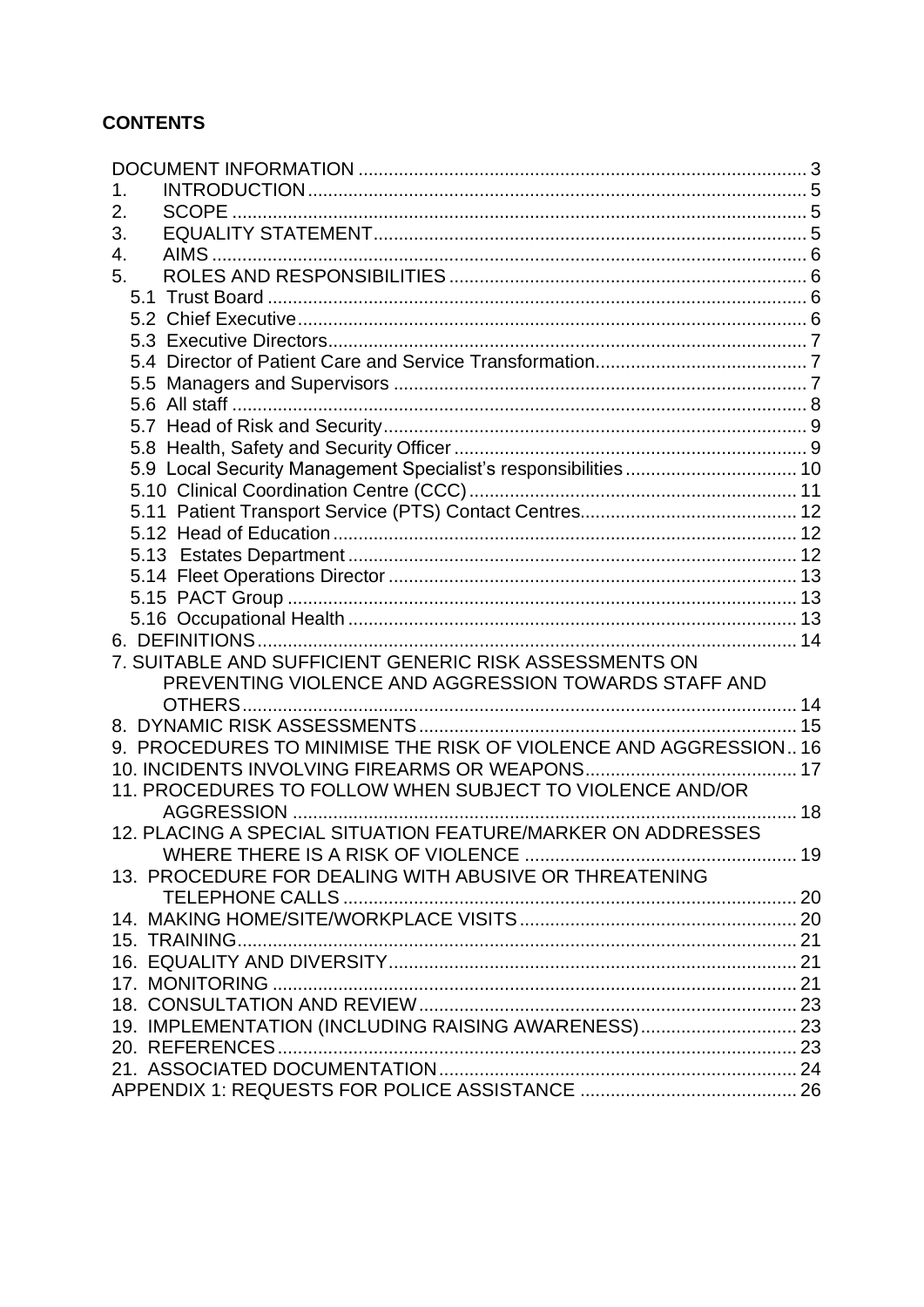## <span id="page-3-0"></span>**1. INTRODUCTION**

- 1.1 The South Central Ambulance Service NHS Foundation Trust recognises its duty to comply with the Health and Safety at Work Act (HSWA) 1974 and all subordinate regulations; and in particular the duty to provide a safe workplace for staff to provide healthcare. Therefore, the Trust is committed to ensuring, so far as is reasonably practicable, the health, safety and welfare of all of its employees and this includes having arrangements in place to prevent staff from being subject to violence and aggression.
- 1.2 In accordance with the Management of Health, Safety and Welfare Regulations 1992 (Amended 1999) the Trust will also carry out suitable and sufficient risk assessments on preventing staff and all those who work for or on behalf of the Trust such as volunteers, work experience students and contractors being subject to violence and aggression.

## <span id="page-3-1"></span>**2. SCOPE**

This policy applies to all who work for or carry out work on behalf of the Trust, including volunteers, community first responders, work experience students and contractors.

## <span id="page-3-2"></span>**3. EQUALITY STATEMENT**

- 3.1 The Trust is committed to promoting positive measures that eliminate all forms of unlawful or unfair discrimination on the grounds of age, marriage and civil partnership, disability, race, gender, religion/belief, sexual orientation, gender reassignment and pregnancy/maternity or any other basis not justified by law or relevant to the requirements of the post. The Trust will therefore take every possible step to ensure that this procedure is applied fairly to all employees regardless of the afore mentioned protected characteristics, whether full or part time or employed under a permanent or a fixed term contract or any other irrelevant factor.
- 3.2 By committing to a policy encouraging equality of opportunity and diversity, the Trust values differences between members of the community and within its existing workforce, and actively seeks to benefit from their differing skills, knowledge, and experiences in order to provide an exemplary healthcare service. The Trust is committed to promoting equality and diversity best practice both within the workforce and in any other area where it has influence.
- 3.3 Where there are barriers to understanding; for example, an employee has difficulty in reading or writing, or where English is not their first language, additional support will be put in place wherever necessary to ensure that the process to be followed is understood and that the employee is not disadvantaged at any stage in the procedure. Further information on the support available can be sought from the HR Department.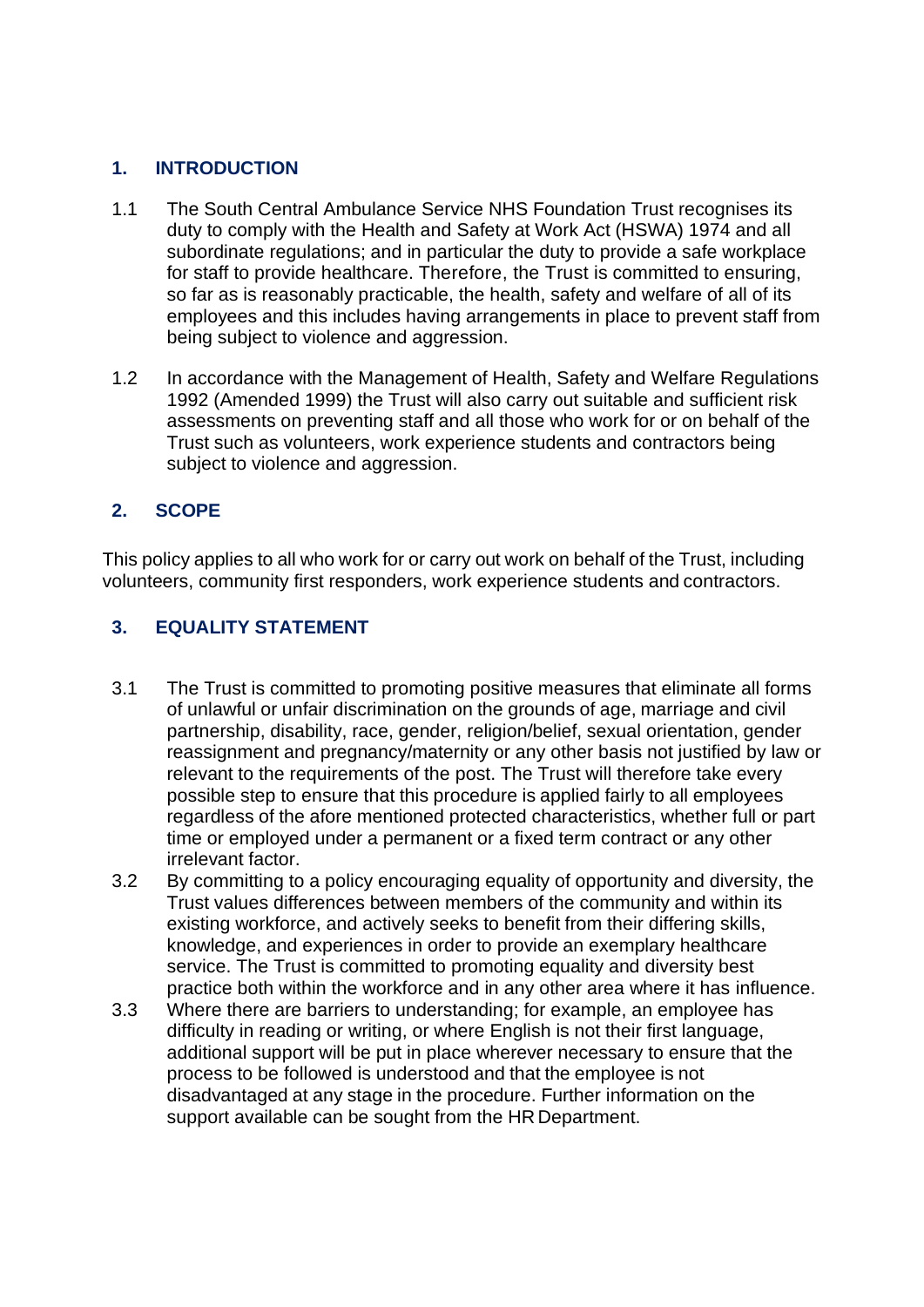## <span id="page-4-0"></span>**4. AIMS**

- 4.1 The aim of the policy is to set out the arrangements for the identification, assessment and management of violence and aggression hazards and risks to staff and others who work for or on behalf of the Trust such as volunteers, community first responders, work experience students and contractors and to provide and maintain a safe and secure working environment.
- 4.2 The objectives are to ensure that the Trust has clear and defined arrangements for:
	- the identification of violence and aggression hazards and the protection of staff, and others who work for or on behalf of the Trust such as volunteers, community first responders, work experience students and contractors from these hazards
	- the carrying out of suitable and sufficient risk assessments on preventing staff volunteers, community first responders, work experience students and contractors from being subject to violence and aggression hazards
	- the introduction and maintenance of controls to reduce the potential for staff volunteers, community first responders, work experience students and contractors from being subject to violence and aggression
	- the management and control of risks from violence and aggression hazards
	- the regular review of these risk assessments
	- partnership working with agencies such as the Police, Local Authorities, the Crown Prosecution Service and NHS England and NHS Improvement.

# <span id="page-4-1"></span>**5. ROLES AND RESPONSIBILITIES**

## <span id="page-4-2"></span>**5.1 Trust Board**

The Trust Board will ensure that there suitable and sufficient arrangements and adequate resources for the identification, assessment and management and control of the risks to staff and others who work for or on behalf of the Trust such as volunteers, community first responders, work experience students and contractors from violence and aggression.

## <span id="page-4-3"></span>**5.2 Chief Executive**

The Chief Executive has overall responsibility for:

- the effective implementation of this policy within the Trust and for ensuring that there are suitable and sufficient arrangements for the identification, assessment and management and control of the risks to staff volunteers, community first responders, work experience students and contractors from violence and aggression.
- ensuring the allocation of sufficient resources to maintain efficient and effective health and safety arrangements for providing, so far as is reasonably practicable, a safe workplace which includes preventing staff, volunteers, community first responders, work experience students and contractors from being subject to violence and aggression.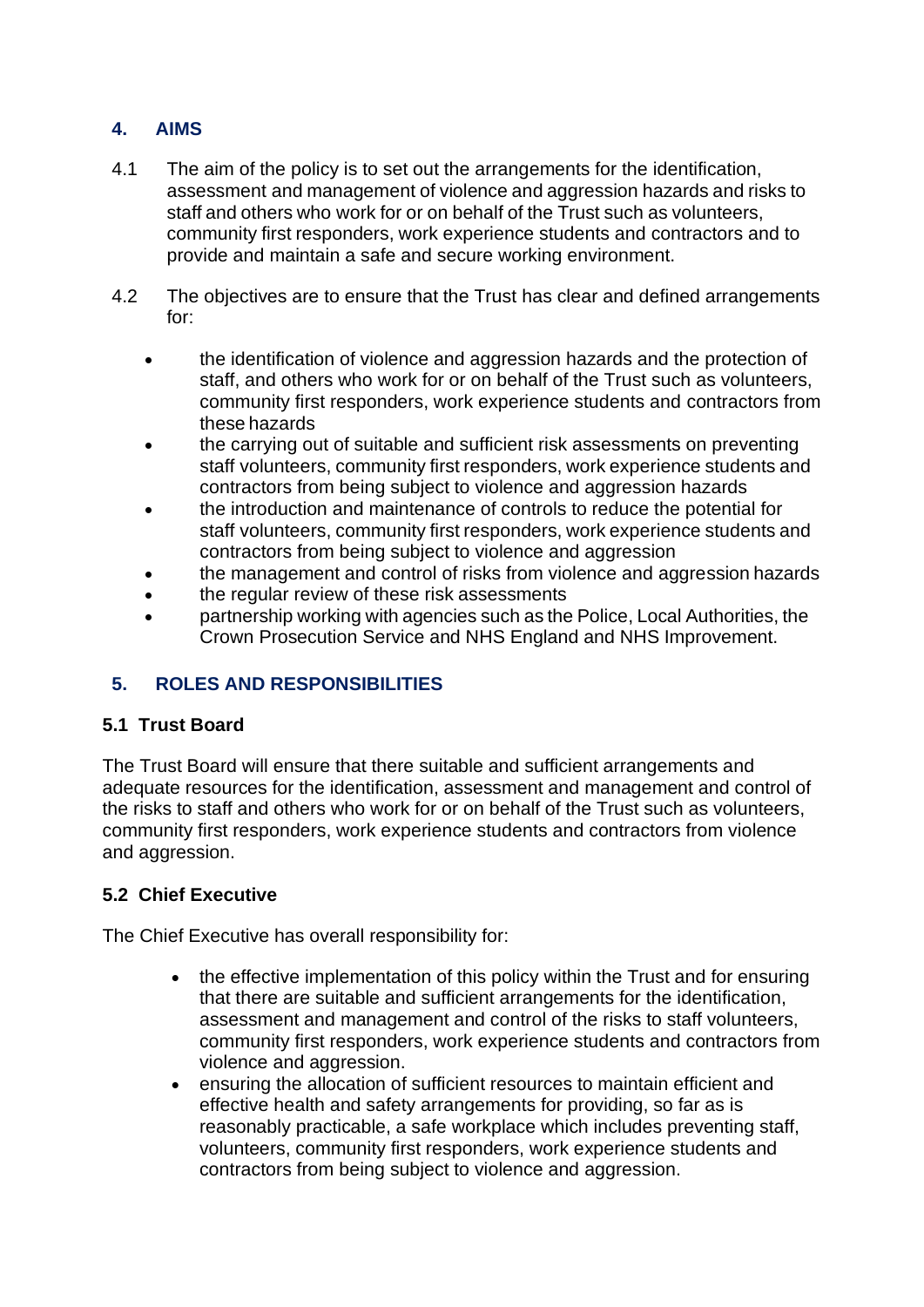• ensuring that policies are reviewed to secure compliance with existing legislation and any changes to this legislation.

## <span id="page-5-0"></span>**5.3 Executive Directors**

Executive Directors are responsible for the effective implementation of this policy within their directorates and for ensuring that there are adequate resources available to fulfil the requirements of this policy.

## <span id="page-5-1"></span>**5.4 Director of Patient Care and Service Transformation**

- 5.4.1 The Director of Patient Care and Service Transformation is directly accountable to the Chief Executive and will advise and assist the Trust Board in fulfilling its duties under the relevant statutory legislation. In particular, the Director of Patient Care and Service Transformation is the designated Security Management Director (SMD) and is responsible for:
	- ensuring that workplace health, safety and welfare procedures are constantly reviewed, including those for the management of violence and aggression
	- ensuring that there are arrangements for liaising with the Health and Safety Executive (HSE) and NHS England and NHS Improvement
	- ensuring that the Trust Board are kept abreast of relevant new legislation and guidance in order to ensure on-going compliance with the law; and the number of violence and aggression incidents reported by staff.

## <span id="page-5-2"></span>**5.5 Managers and Supervisors**

- 5.5.1 All Managers and Supervisors are responsible for:
	- attending any training to enable them to fulfil their responsibilities outlined in this policy
	- bringing this policy to the attention of staff within their area of responsibility
	- ensuring that all staff within their area or responsibility comply with this Management of violence and aggression policy and any associated protocols and procedures. Where applicable, each area should have their own protocols and procedures, which includes standard operating procedures
	- encouraging all staff within their area of responsibility to report all incidents of violence and aggression, including any near misses, using the Trust's Incident reporting system, Datix
	- ensuring that members of staff are given all necessary support and advice in the event of them being assaulted (TRiM, Occupational Health and where necessary, counselling)
	- ensuring that all staff who are subject to violence and aggression whilst at work are encouraged to report the matter to the Police
	- arranging for the investigation of incidents of violence and aggression reported by the staff within their area of responsibility
	- ensuring that they notify the Risk Team immediately of any serious physical assault within their area of responsibility; and also of any staff who followingan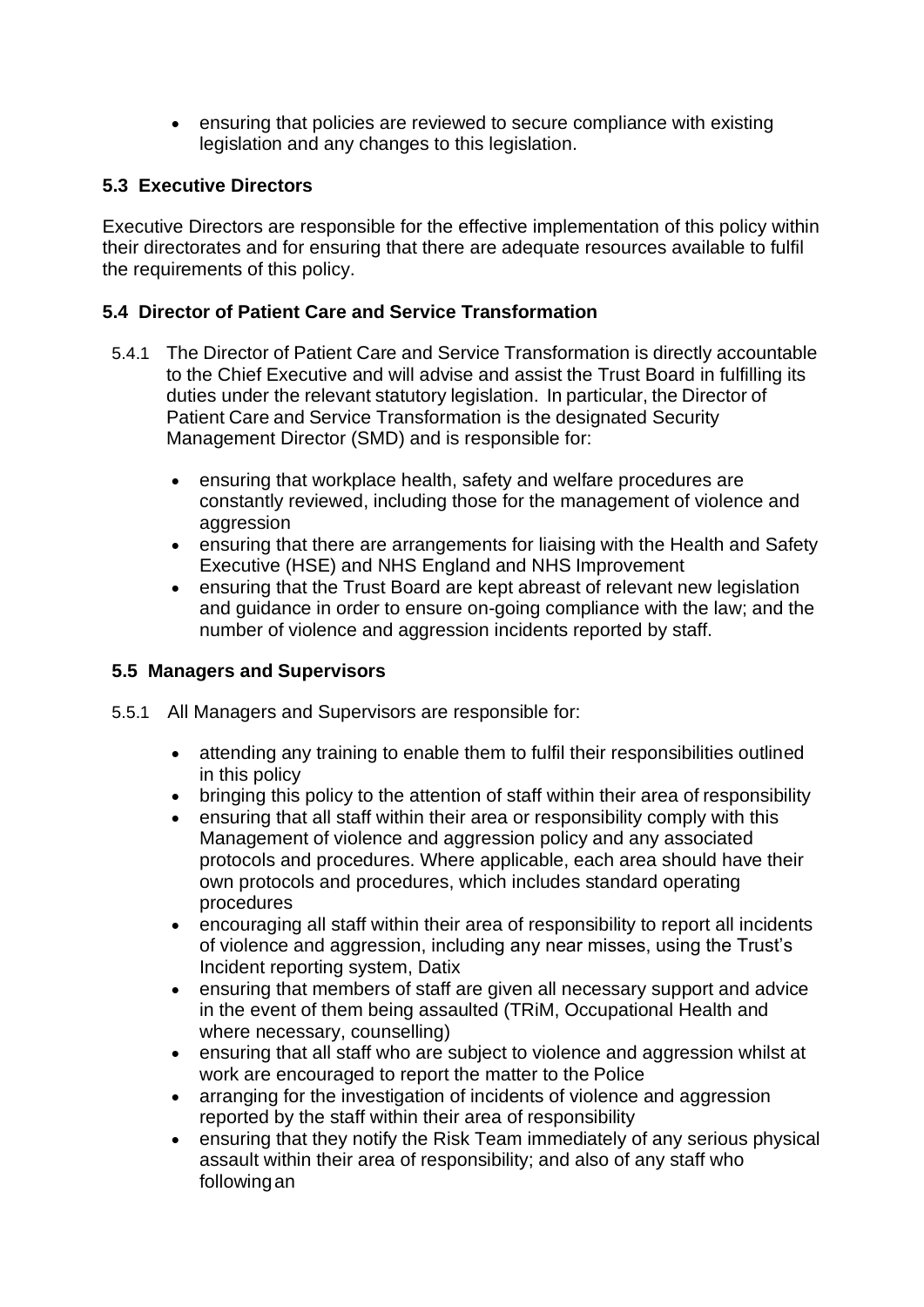assault at work go off work (or are incapacitated from doing their normal job) for over seven days

- carrying out or assisting with the carrying out of any risk assessments on preventing staff and others from being subject to violence and aggression
- ensuring that the significant findings of these assessments are communicated to staff within their area of responsibility.
- ensuring that any measures identified by the risk assessment which they have control over are put into place
- ensuring, so far as is reasonably practicable, that all identified controls and further controls identified by the assessment and any subsequent reviews are put into place and communicated to staff
- making arrangements to ensure that all of the staff within their area of responsibility receive appropriate information about the potential and significant violence and aggression hazards and risks associated with the work they carry out for the Trust; and how to avoid such problems and what to do if problems occur
- seeking advice on violence and aggression matters, where necessary from the Trust's Local Security Management Specialists (Head of Risk and Security and the Health, Safety and Security Officer)
- ensuring that all relevant staff within their area of responsibility attend initial conflict resolution training and refresher conflict resolution training
- ensuring that local procedures and protocols are developed as required to maintain the security and safety of all persons, property and information within their areas of responsibility
- communicating these local procedures and protocols to all staff within their areas of responsibility
- where appropriate, following the procedure for terminating calls in section 13 below
- where necessary, referring any staff who have being the victim of an assault whilst at work to Occupational Health for assessment.

# <span id="page-6-0"></span>**5.6 All staff**

- 5.6.1 All staff have the following responsibilities:
	- to make themselves fully aware of the policy and to abide by it
	- to follow the Trust's and their site's specific procedures and protocols regarding the security of people, property, information and premises
	- to challenge (politely) any unauthorised visitors found on Trust property and to report the matter immediately to their manager if they have any concerns about the visitors. When challenging such individuals, staff should do it at a safe distance so that they do not become a possible victim of violence
	- to be polite but firm and professional at all times
	- to comply with any information, instruction and training provided for them to enable them to carry out their work safely and avoid any violence and aggression incidents
	- to utilise the skills and techniques acquired from the conflict resolution training where necessary and appropriate
	- to take reasonable care for their own health, safety and that of others who may be affected by their acts or omissions
	- to carry out a dynamic risk assessment when approaching and arriving at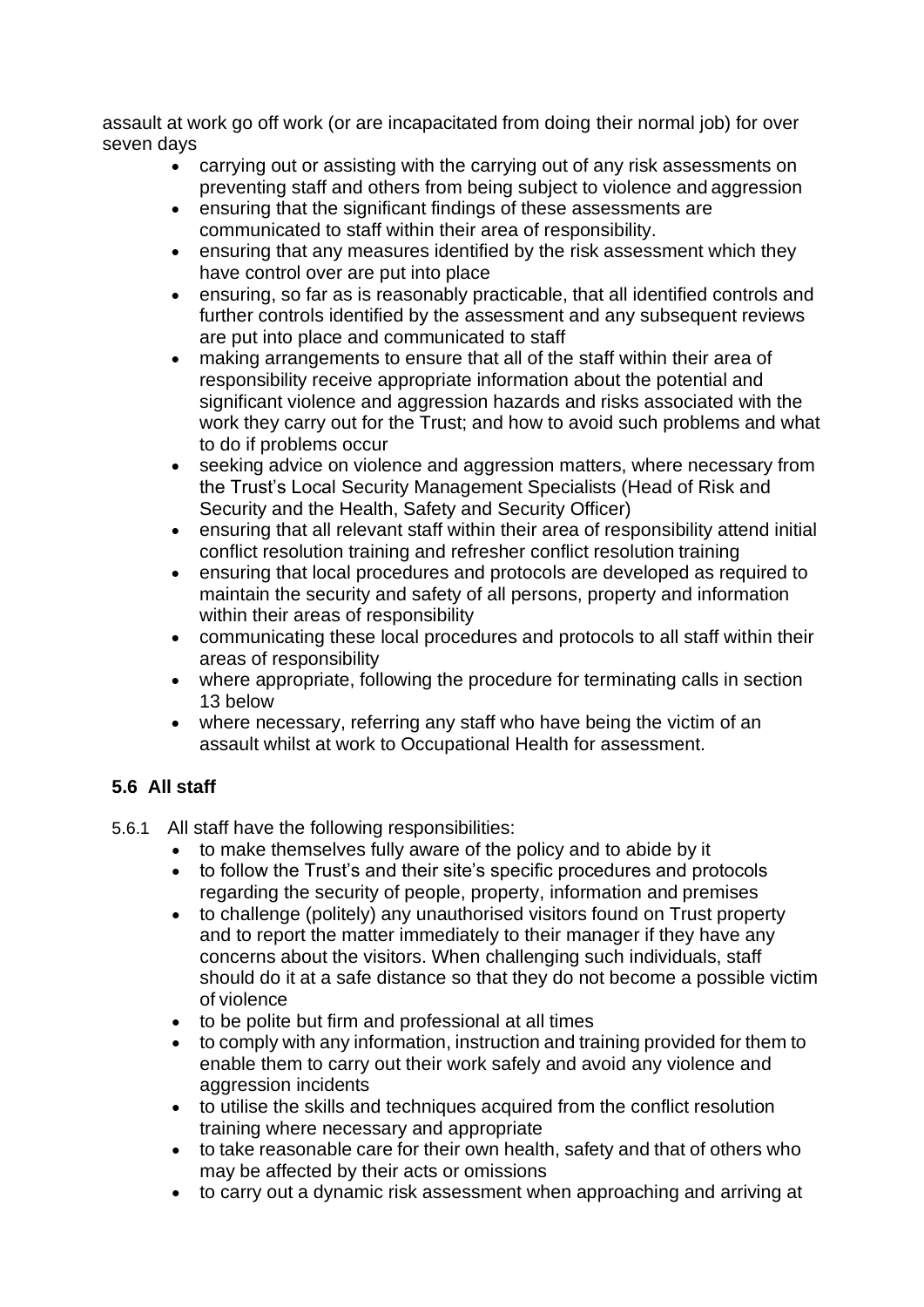scene and if there is the potential for violence or aggression, they should consider whether it would be safer to withdraw and seek assistance and/or requesting assistance from the Police. When making this assessment consideration should also be paid to the impact upon the patient; and when requesting assistance staff should follow the protocol in appendix 2

- to co-operate with the Trust in relation to the completion of any risk assessment on preventing violence and aggression towards staff
- to utilise any equipment (such as phones and radios) provided to ensure their safety; and report any defects with this equipment using the Trust's Incident reporting system, Datix
- to adhere to any safety measures put in place to ensure their safety, including any safe systems of work or safe operating procedures
- to report any incidents of violence or aggression, including near misses, arising from the carrying out of their work using the Trust's incident reporting system, Datix
- to report all incidents of violence that they are subject to whilst at work to the Police and when doing so obtain the unique crime reference number (URN) which they should share with the Risk Team
- to utilize the Trust's Trauma risk management (TRiM) service following any incident of aggression or violence at work which has significantly affected them
- to attend the Occupational Health department, if referred by their manager because of a physical assault
- where appropriate, to follow the process for passing calls to their Supervisor/Manager as described in section 13 below.

# <span id="page-7-0"></span>**5.7 Head of Risk and Security**

- 5.7.1 The Head of Risk and Security is a trained and accredited Local Security Management Specialist (LSMS) and will be responsible to the Director of Patient Care and Service Transformation for the development of effective policies and procedures to assist the Trust in providing a safe and secure environment for staff, patients, volunteers, students and contractors and thereby help to reduce and/or prevent any incidents involving violence and aggression. This may also help to reduce the number of potential claims for assault.
- 5.7.2 The Head of Risk and Security will:
	- devise an annual security management work plan and agree this with the Director of Patient Care and Service Transformation
	- provide an annual written report on the activities of the Trust's Local Security Management Specialists based on the said work plan to the Director of Patient Care and Service Transformation, the Health, Safety and Risk Group.
- 5.7.3 As one of the Trust's two Local Security Management Specialists, the Head of Risk and Security has a number of other duties which are listed in the Local Security Management Specialist's responsibilities in section 5.9 below.

## <span id="page-7-1"></span>**5.8 Health, Safety and Security Officer**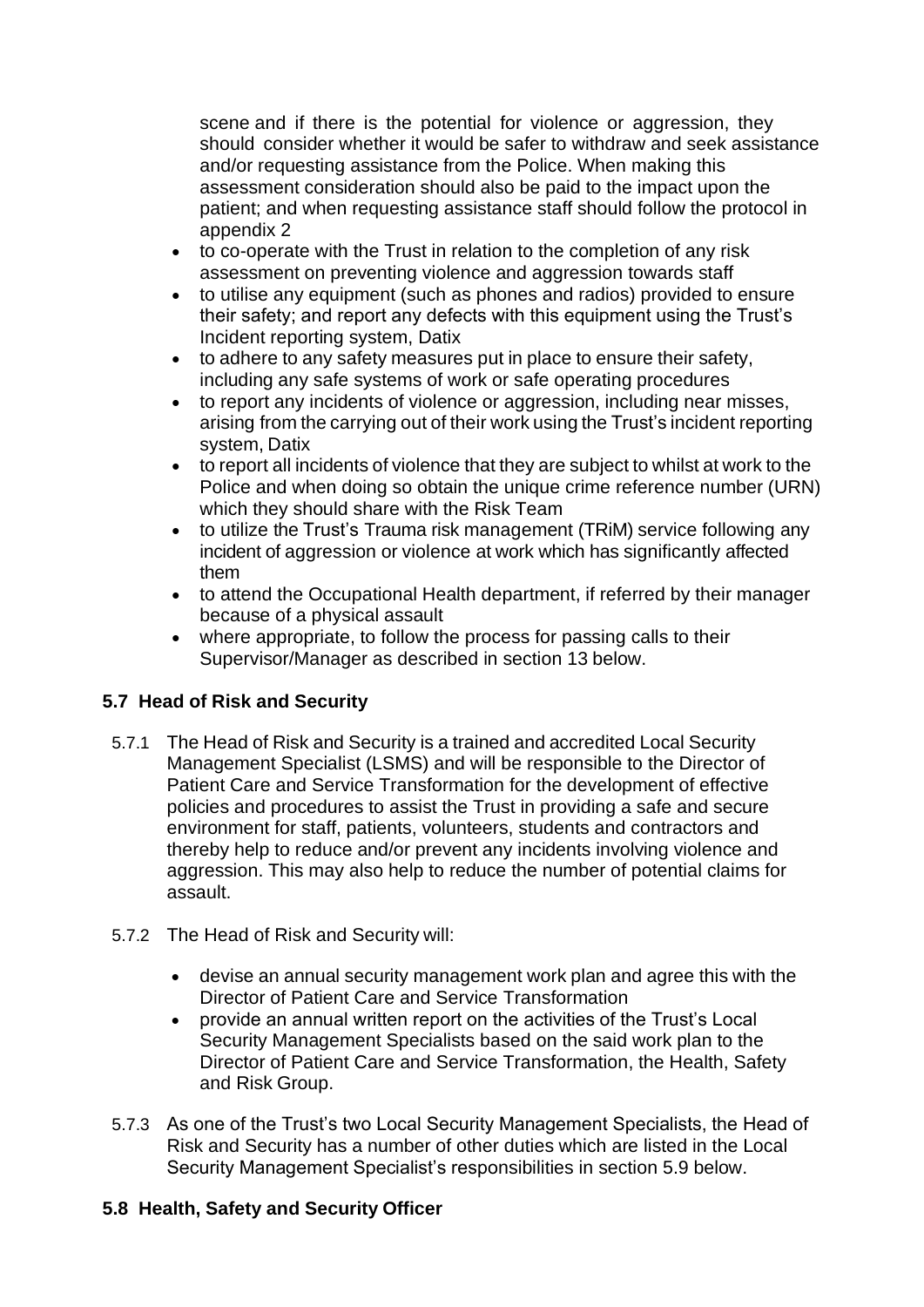- 5.8.1 The Health, Safety and Security Officer will be provided with training to become a trained and accredited Local Security Management Specialist and will assist and support the Head of Risk and Security and the Trust in carrying out security work in accordance with the training and requirements of the Secretary of State'sDirections.
- 5.8.2 The Health, Safety and Security Officer will provide a report on reported violence and aggression incidents to every Health, Safety and Risk Group meeting.
- 5.8.3 The Health, Safety and Security Officer and the Risk Assistant will consider and, where appropriate, action all requests for a special situation feature/marker to be placed onto the address of a patient or individual who have been violent or significantly aggressive towards Trust staff.
- 5.8.4 The Health, Safety and Security Officer and the Risk Assistant will liaise with Demand Management to ensure that special situation features in relation to violence and aggression are, where possible, placed on an assailant's address and are reviewed and, where applicable, either remain or are removed from the assailant's address.
- 5.8.5 Following any reported incidents of assault in or just outside a Trust vehicle and/or a request from the Police, the Health, Safety and Security Officer and the Risk Assistant will download any recorded images from the close circuit television system (CCTV) in Trust vehicles.
- 5.8.6 As one of the Trust's two Local Security Management Specialists, the Health, Safety and Security Officer has a number of other duties which are listed in the Local Security Management Specialist's responsibilities in section 5.9 below.

#### <span id="page-8-0"></span>**5.9 Local Security Management Specialist's responsibilities**

- 5.9.1 The Trust has two trained and accredited Local Security Management Specialists (LSMS) and these are the Head of Risk and Security and the Health, Safety and Security Officer. Both of whom will work in accordance with the relevant Secretary of State Directions and the training, guidance and advice provided by NHS England and NHS Improvement. They will also ensure that all of the security work they do will be carried out in a professional and ethical manner.
- 5.9.2 The Local Security Management Specialists (LSMS) will assist the Trust in providing an environment that is safe and secure so that the highest standards of clinical care can be made available to patients.
- 5.9.3 The LSMS's also have the following responsibilities:
	- to provide advice and guidance to the Trust on security matters, including violence and aggression, and assist the Trust with the creation and development of a pro- security culture
	- to undertake investigations into incidents involving violence and aggression as requested by the Director of Patient Care and Service Transformation
	- to ensure that an inclusive approach is taken with regards to violence and aggression incidents and where appropriate involve both internal partners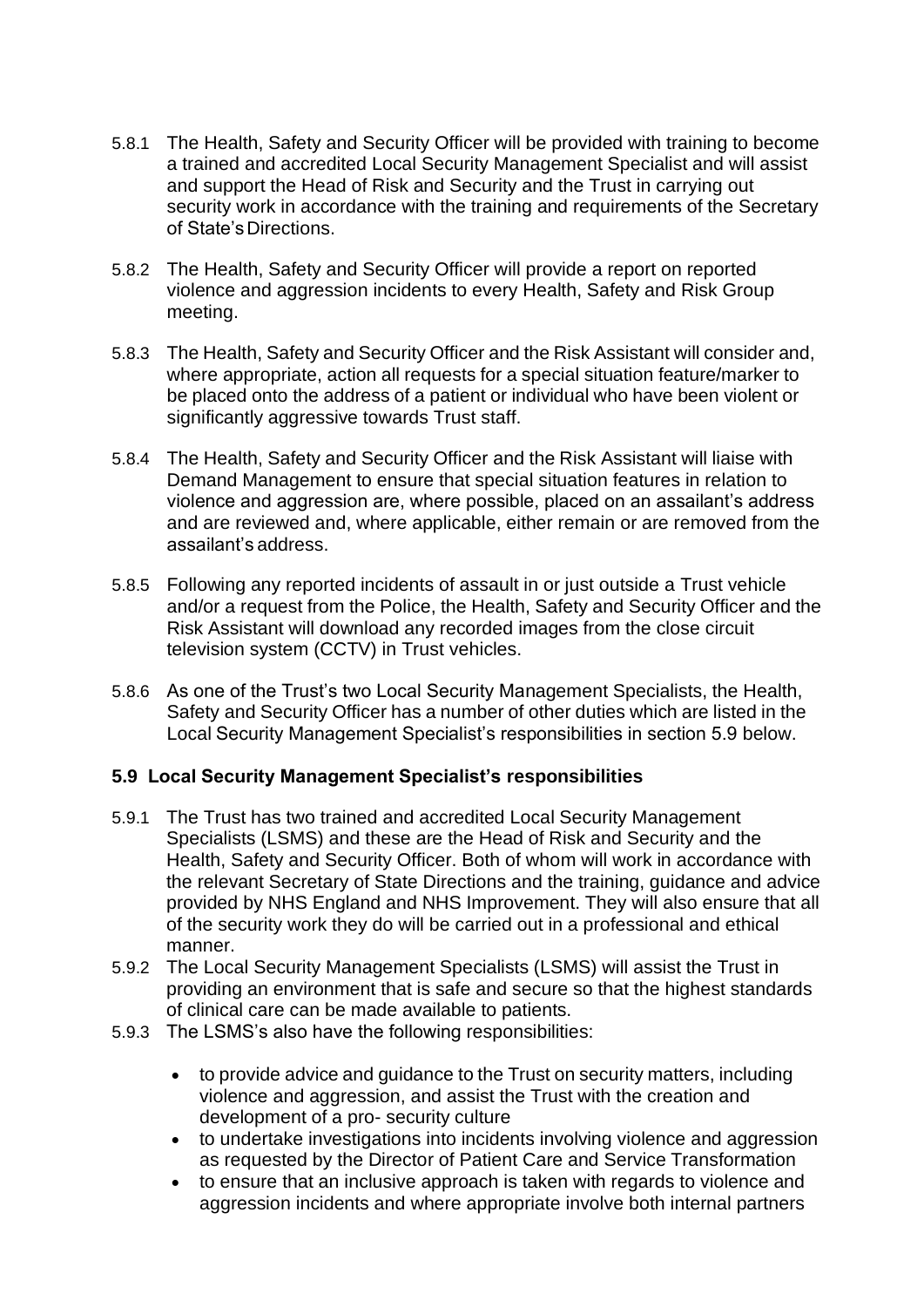and external partners

- to maintain and collate all reported incidents of security related matters including incidents of verbal aggression and physical assault and provide advice on the appropriate actions to be taken to prevent recurrence
- to ensure that the lessons learned from violence and aggression incidents inform any further risk analysis and crime prevention work
- to raise awareness of the risks associated with violence and aggression issues/incidents through campaigns, articles in Staff Matters and possible Hot News bulletins
- to ensure that all reported physical assault incidents which are notifiable under the Reporting of Injuries, Diseases and Dangerous Occurrences Regulations (RIDDOR) 2013 are reported to the Health and Safety Executive (HSE) within the specified timeframes
- to advise a member of staff who has been assaulted about the appropriate support /counselling that is available to them
- to liaise with external agencies such as the Police and the Crown Prosecution Service to seek sanctions and redress against individuals who either engage in criminal activity against the Trust or who assault Trust employees; when doing this, they will make reference to the Assaults on Emergency Workers (Offences) Act 2018
- to publicise all sanctions imposed on those who either engage in criminal activity against the Trust or who assault Trust staff
- to assist managers in the completion of risk assessments related to preventing violence and aggression towards staff and others; and/or carry out these assessments
- to obtain, examine and collate all individual or departmental risk assessments related to violence and aggression, including verbal and physical assault that have been carried out within the Trust and identify from them any Trust wide issues
- to access to all recordings of violence and aggression incidents captured by a Trust vehicle's close circuit television (CCTV) recording system; and to remove any hard disk/flash card following any incident involving violence and aggression and install a replacement hard disc/flash card.

# <span id="page-9-0"></span>**5.10 Clinical Coordination Centre (CCC)**

- 5.10.1 Clinical Coordination Centre (CCC) procedures will ensure that:
	- Call takers will assess and consider the information they receive from the caller and if they have any concerns about the safety of staff they will enter their concerns onto the system and if necessary they will liaise with the Senior emergency call taker (ECT)/Dispatcher/Shift Officer.
	- The Senior ECT/Dispatcher/Shift Officer will assess the information and decide whether or not it is safe to send the crew in to carry out a dynamic risk assessment or whether they should send the crew to a rendezvous point. If necessary, the Senior ECT/Dispatcher/Shift Officer will contact the police and request their assistance.
	- Lone workers/First Responders will not, in accordance with operational procedures, be mobilised to potentially violent incidents (see Lone Working Policy)
	- Dispatchers will alert operational staff who are attending to incidents where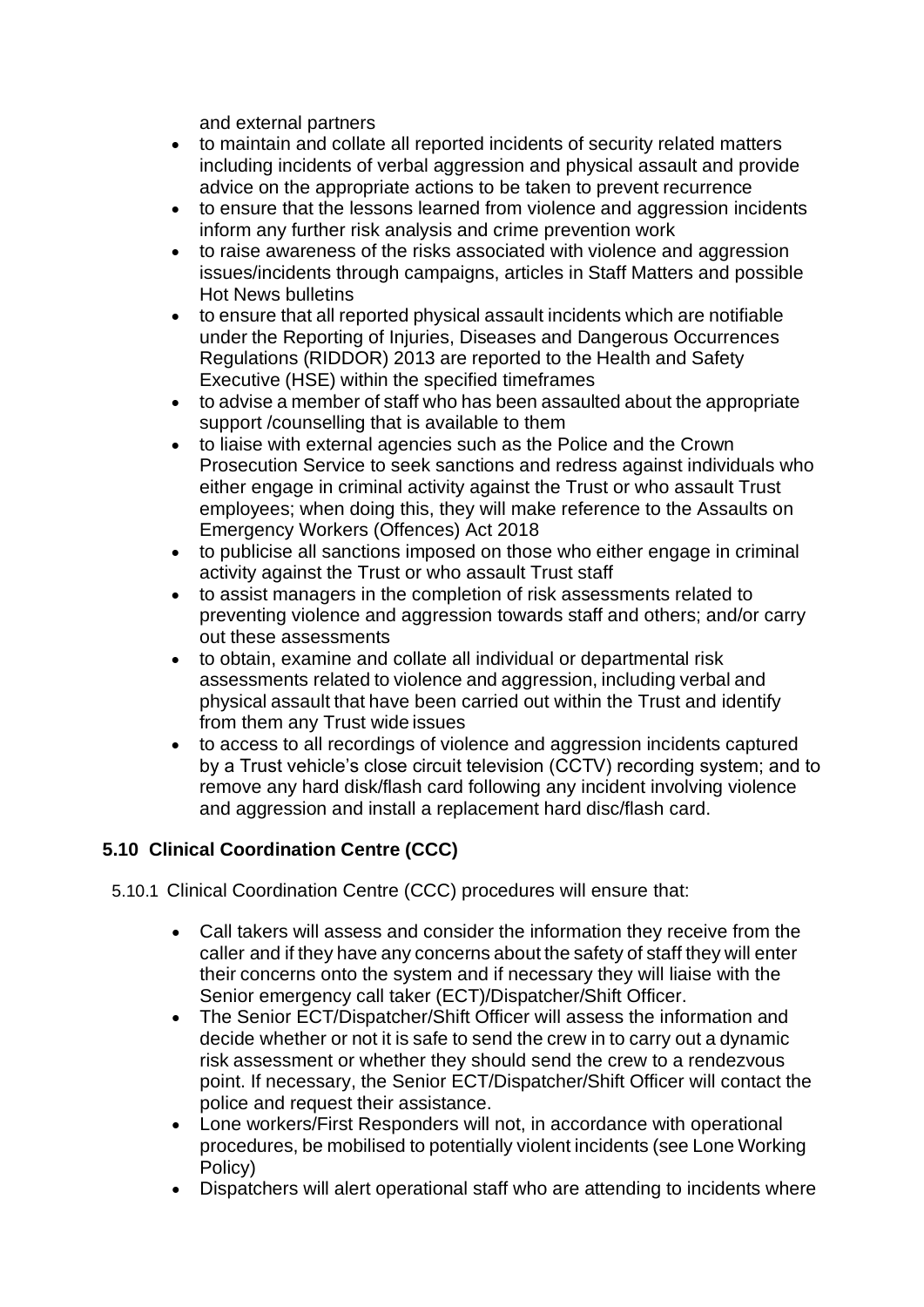individuals are present who have historically caused problems.

- 5.10.2 The Clinical Coordination Centre will, upon receiving a request from Operational Crews for either operational support or support from the police, endeavour to arrange this support by deploying additional resources and/or requesting police attendance.
- 5.10.3 A central record of vehicle location and equipment is held at each Clinical Coordination Centre (CCC).

## <span id="page-10-0"></span>**5.11 Patient Transport Service (PTS) Contact Centres**

- 5.11.1 Patient Transport Service Contact Centres procedures will ensure that;
	- Patient Transport Service Call Handlers will ensure that all relevant information they receive from the Health Care Professional / Patient is placed on the booking if they have any concerns about the safety of staff they will enter the information into the Journey Notes and where necessary escalate to the Senior Call Handler / Contact Centre Team Leader/ Lead Dispatcher/ Contact Centre Manger.
	- The Senior Call Handler / Contact Centre Team Leader / Lead Dispatcher/Contact Centre Manager will raise the concern to the appropriate Operational Manager to establish the appropriate course of action. This could be in the form of a dynamic risk assessment, Operational Team Leader to support conveyance, request support from police
	- All bookings that have an 'At Risk' indicated on them will flag upon allocation at the planning and dispatch stage. The dispatch team must accept the notification prior to allocating the journey to the resource
	- The 'At Risk' information will display on the PDA used by the Operational Resource.

# <span id="page-10-1"></span>**5.12 Head of Education**

- 5.12.1 The Trust's Head of Education will be responsible for:
	- the implementation and provision of Conflict Resolution Training and refresher conflict resolution training
	- providing a report every quarter to the Health, Safety and Risk Group on the numbers of staff who have completed conflict resolution training and refresher conflict resolution training.

# <span id="page-10-2"></span>**5.13 Estates Department**

- 5.13.1 The Estates Department is responsible for ensuring that all Trust premises have effective means of being locked and secured.
- 5.13.2 The Estates Department is also responsible for the following:
	- arranging for the installation, repair and replacement of defective locks (standard locks, digit locks and salto locks)
	- issuing of security keys (within their control)
	- arrangements for the installation, repair or replacement of signage around Trust premises
	- arranging for the repair and replacement of lighting at site (including external lighting and any security lighting within the curtilage of Trust property)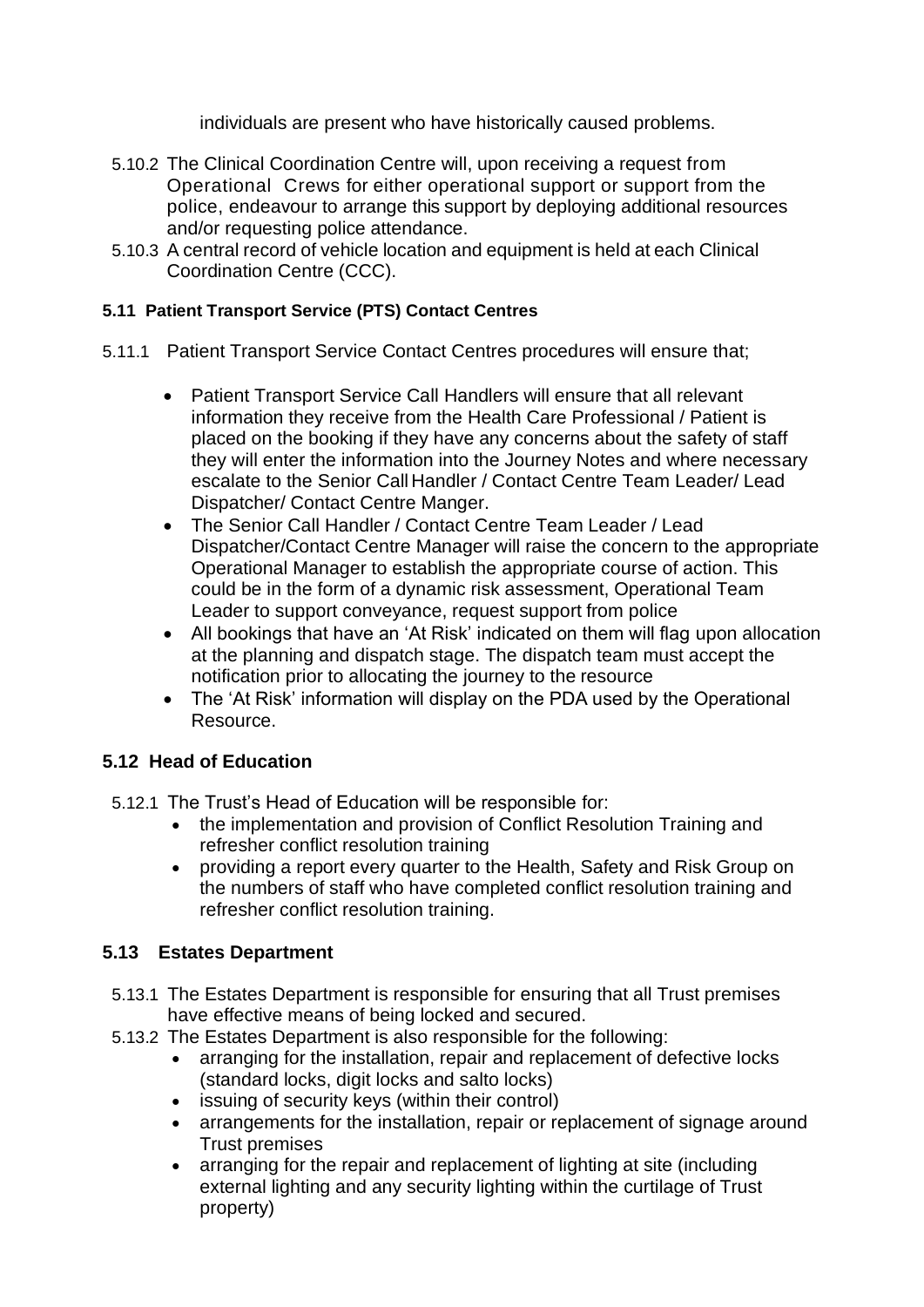- arranging for the repair or replacement of perimeter fencing around Trust premises
- arranging for the installation of any alarm systems in Trust premises
- arranging for contractors to attend Trust premises.

# <span id="page-11-0"></span>**5.14 Fleet Operations Director**

5.14.1 The Fleet Operations Director (SCAS Fleet Services Ltd) is responsible for the installation and maintenance of the close circuit television (CCTV) recording system within Trust vehicles.

# <span id="page-11-1"></span>**5.15 PACT Group**

5.15.1 The Trust has set up the PACT Group which is responsible for:

- examining violence and aggression incidents and how the Trust deals with these incidents
- exploring and considering what measures can be taken to prevent or reduce violence and aggression incidents and ensure the safety of those who work for or on behalf of the Trust
- liaising with the Police to ensure that action is taken and sanctions are applied to the perpetrators of violence towards those who work for or on behalf of the Trust; when doing this, reference will be made to the Assaults on Emergency Workers (Offences) Act 2018.
- 5.15.2 **PACT** stands for:
	- **P**ut me first
	- **A**ssess the situation
	- **C**onsider all options
	- **T**ake positive action

# <span id="page-11-2"></span>**5.16 Occupational Health**

- 5.16.1 The Occupational Health Department, commissioned by the Trust, have the following responsibilities:
	- a) to advise the Trust of all aspects of health in the workplace in order to assist the Trust in complying with legal requirements
	- b) to assess any managers and staff who have been referred to Occupational Health with suspected work-related ill-health and to advise the Trust of the action that should be taken
	- c) to carry out assessments of medical fitness on staff prior to employment
	- d) to carry out assessments and advise on the manager or staff member's suitability to return-to-work following an injury sustained at work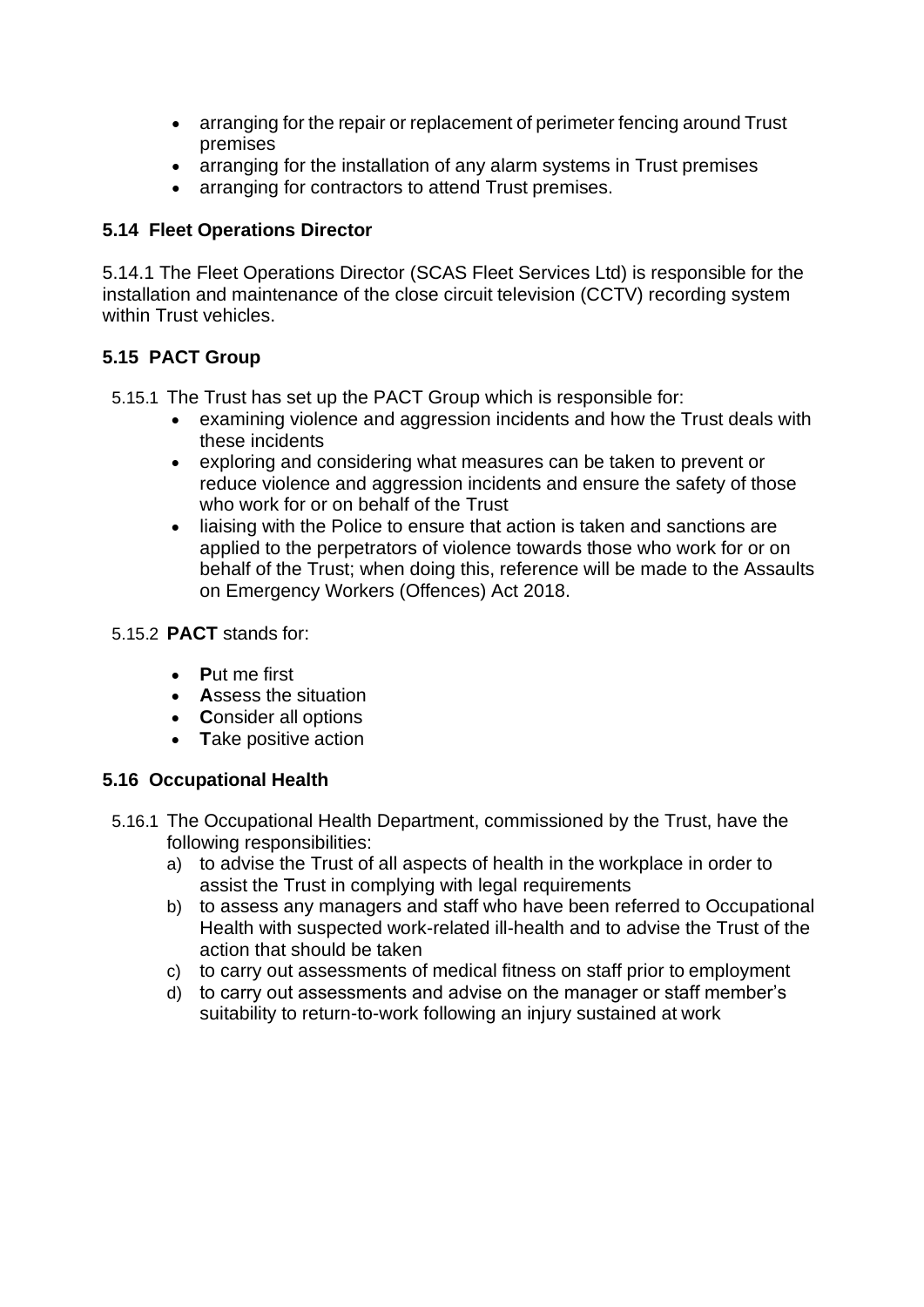- e) to provide a physiotherapy service. Any member of staff requiring the service is advised to contact the Occupational Health Provider through the relevant HR departments
- f) to provide a comprehensive rehabilitation programme for staff who have sustained a musculoskeletal injury and meet certain criteria to assist in their recovery to a safe level of fitness so that they can return to work.

# <span id="page-12-0"></span>**6. DEFINITIONS**

6.1 **Secretary of State's Directions**: These are directions from the Secretary of State to health bodies on measures to deal with violence against NHS Staff and on security management measures respectively.

6.2 **Security Management Director** (SMD) is a nominated executive Director with statutory responsibility for overseeing security management work and ensuring compliance with the Secretary of State's Directions. The SMD at the Trust is the Director of Patient Care and Service Transformation.

6.3 **Security breach** is defined as any offence against the Trust, its staff, patients, visitors or contractors. Examples of security breaches may include: physical or nonphysical assaults, theft, criminal damage and unauthorised access to restricted areas or confidential records.

6.4 **Data Protection Act** (DPA) 1998 states the responsibilities of organisations such as the Trust with regard to the processing of personal data and close circuit television systems (CCTV).

6.5 **Physical assault** is defined by NHS Protect as: 'the intentional application of force to the person of another, without lawful justification, resulting in physical injury or personal discomfort.' (NHS Protect no longer exists but this definition is still used in the NHS).

6.6 **Non-physical assault** is defined by NHS Protect as: *'the use of inappropriate words or behaviour causing distress and/or constituting harassment.'* (NHS Protect no longer exists but this definition is still used in the NHS).

6.7 **Violence** is defined by the Health and Safety Executive (HSE) as: 'Any incident, in which a person is abused, threatened or assaulted in circumstances relating to their work'.

6.8 For the purposes of the Reporting of Injuries Diseases and Dangerous Occurrences Regulations (RIDDOR) 2013, the term **accident** has been extended to include: *'an act of non-consensual violence done to a person at work.'*

## <span id="page-12-1"></span>**7. SUITABLE AND SUFFICIENT GENERIC RISK ASSESSMENTS ON PREVENTING VIOLENCE AND AGGRESSION TOWARDS STAFF AND OTHERS**

7.1 All identified violence and aggression matters relating to staff, volunteers, students on work placement and contractors shall be subject to the risk assessment process and suitable and sufficient risk assessments using the Trust's generic risk assessment form shall be carried out.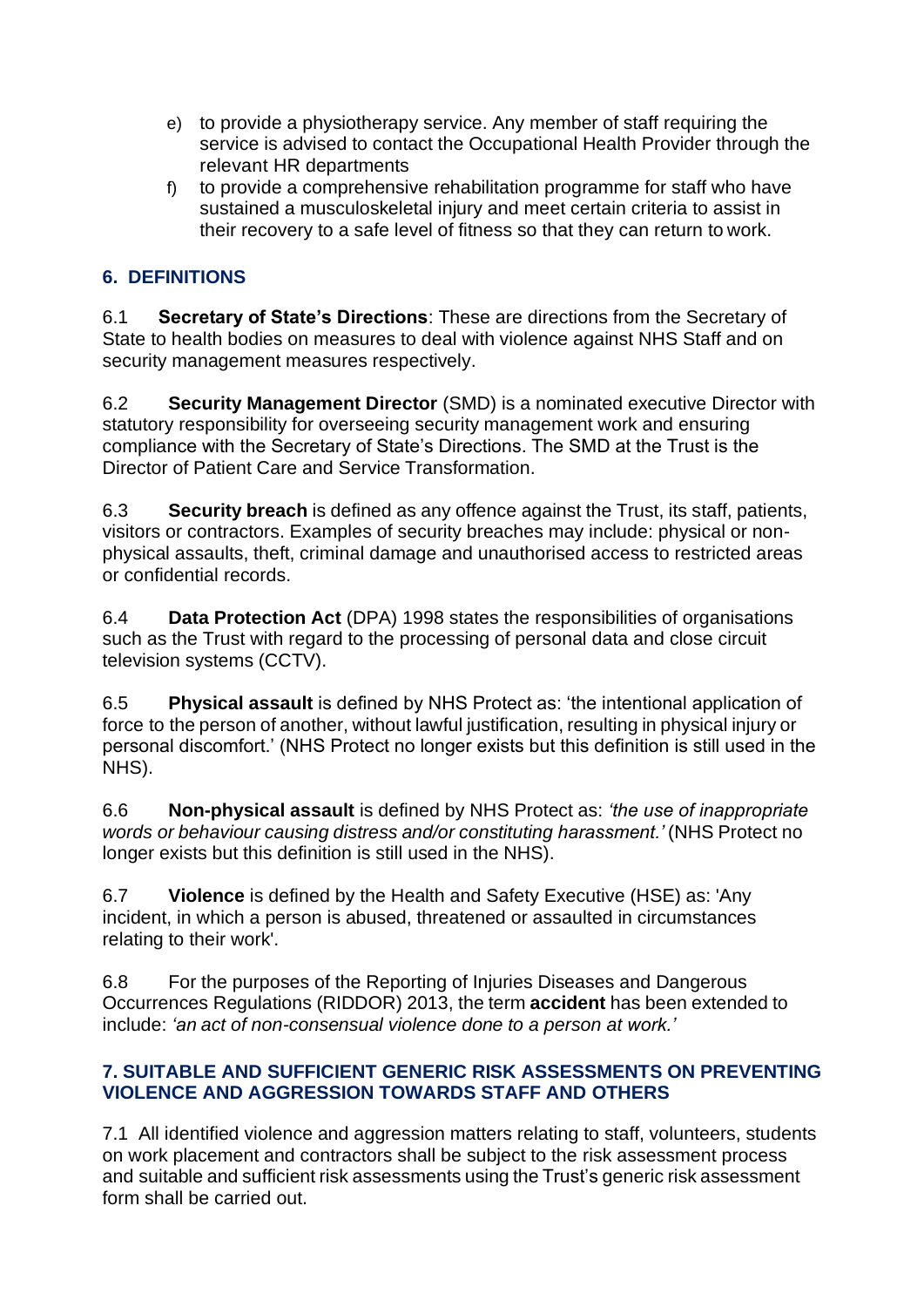7.2 These suitable and sufficient risk assessments on all identified violence and aggression matters will be carried out by the appropriate manager with, where necessary, assistance from the Trust's Local Security Management Specialists. This will be done to ensure that the health and safety of staff, volunteers, community first responders, students on work placement and contractors is protected so far as is reasonably practicable.

7.3 The suitable and sufficient risk assessment should identify hazards and the existing controls in place (if any) to protect staff and others from those hazards and from this evaluate the level of risk. The level of risk should be reduced to the lowest level so far as is reasonably practicable. Therefore, it may be necessary to introduce further measures to manage and control the risks effectively. The significant hazards, risks and controls should be recorded on the risk assessment form.

7.4 When carrying out the suitable and sufficient risk assessments the following, where applicable, should be considered:

- the safety and security of Trust employees, including lone workers and vulnerable workers such as new and expectant Mothers, young persons, students on placement, staff being trained, etc.,
- the potential for violence and aggression, including verbal and physical assault, towards staff.
- lone working (although this is covered specifically in the Trust's Lone Working Policy)
- the security of Trust premises, buildings, vehicles, assets and property

7.5 The risk assessment should be reviewed periodically to check and ensure that all of the controls that are in place are working effectively.

7.6 The risk assessment should be reviewed and revised following any significant changes to any aspect of the risk assessment. For instance, if there is a change in working practices or changes to the work place/working environment. All revisions and changes to the risk assessment should be recorded.

7.7 Other than the above, the risk assessment should also be reviewed annually.

## <span id="page-13-0"></span>**8. DYNAMIC RISK ASSESSMENTS**

8.1 Every incident attended by ambulance staff is different and must therefore be subject to a dynamic risk assessment. In an emergency operational setting there will be two phases to this, firstly by the call taker within the Clinical Coordination Centre (CCC) and secondly by the staff attending the incident.

8.2 Clinical Coordination Centre (CCC) procedures will ensure that:

- Call takers will assess and consider the information they receive from the caller and if they have any concerns about the safety of staff they will enter their concerns onto the system and if necessary they will liaise with the senior emergency call taker (ECT)/Dispatcher/Shift Officer.
- The Senior ECT/Dispatcher/Shift Officer will assess the information and decide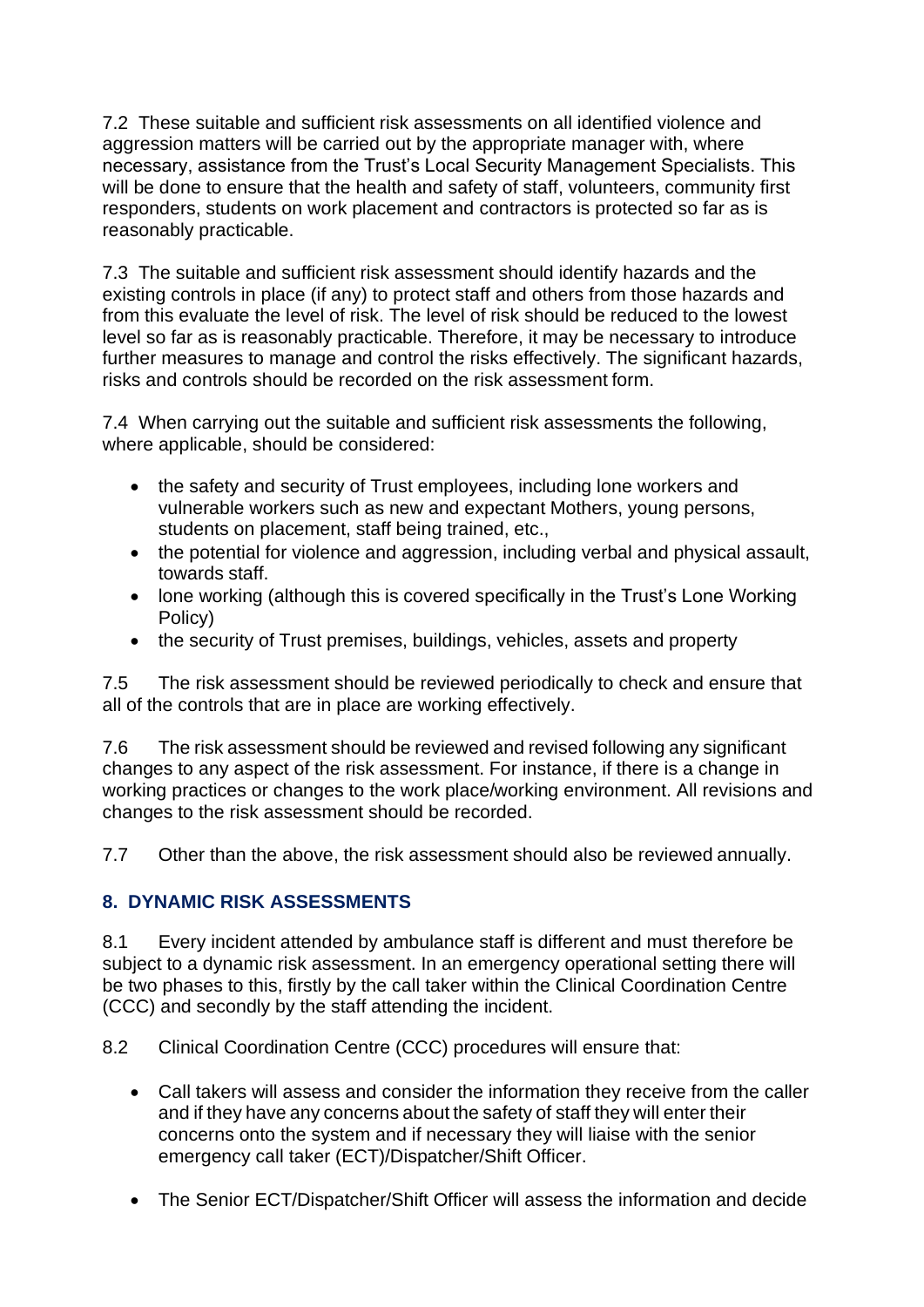whether or not it is safe to send the crew in to carry out a dynamic risk assessment or whether they should send the crew to a rendezvous point. If necessary, the Senior ECT/Dispatcher/Shift Officer will contact the police and request their assistance.

- Lone workers/First Responders will not, in accordance with operational procedures, be mobilised to potentially violent incidents (see Lone Working Policy)
- Dispatchers will alert operational staff who are attending to incidents where individuals are present who have historically caused problems

8.3 Operational staff, using all of the information received from the CCC, must undertake an ongoing dynamic risk assessment whilst in attendance at or adjacent to an incident or on standby as instructed by the Clinical Coordination Centre (CCC). **If there is the potential for violence or aggression operational staff may withdraw to a safe position informing the CCC and requesting Police and/or other assistance as required.** When doing this, all measures of communication available including use of the mobile telephone emergency call system must be used.

8.4 However, a reasoned and rational (or common sense) approach must be adopted in all cases, with a balance being made between the need for personal safety and the duty of care towards the patient. For example in the case of an assault where it is known that the assailant has left the scene, it is likely that the level of risk to our staff has been similarly reduced and therefore delaying assessment/treatment of the patient may be considered unreasonable.

# <span id="page-14-0"></span>**9. PROCEDURES TO MINIMISE THE RISK OF VIOLENCE AND AGGRESSION**

9.1 These procedures are designed to reduce the risk of violence to staff. Failure to comply with these procedures could compromise the safety of either yourself or your colleague(s).

9.2 In pursuance of their duties, staff should **always** assess a situation for potential violence and, if necessary, withdraw ensuring that the Clinical Coordination Centre (CCC) is informed. Additionally, the following guidance **must** be adhered to:

- staff should not enter a known hostile, violent or dangerous environment (e.g. fight still in progress), unless supported by the police
- staff should never underestimate the threat of violence nor should they respond aggressively to any situation as this will increase the risk of confrontation and possible assault; they should remain polite but firm and professional at all times
- staff should request that any dog or potentially dangerous animal which is present at the patient's address should be restrained before they enter the premises. Where necessary, staff should satisfy themselves, as far as reasonably practicable, that whatever method or restraint is employed is sufficient to ensure the animal does not interfere with or compromise their or their patient's safety
- staff should avoid confrontation and **do all that is reasonably practicable** to defuse a potentially aggressive or violent situation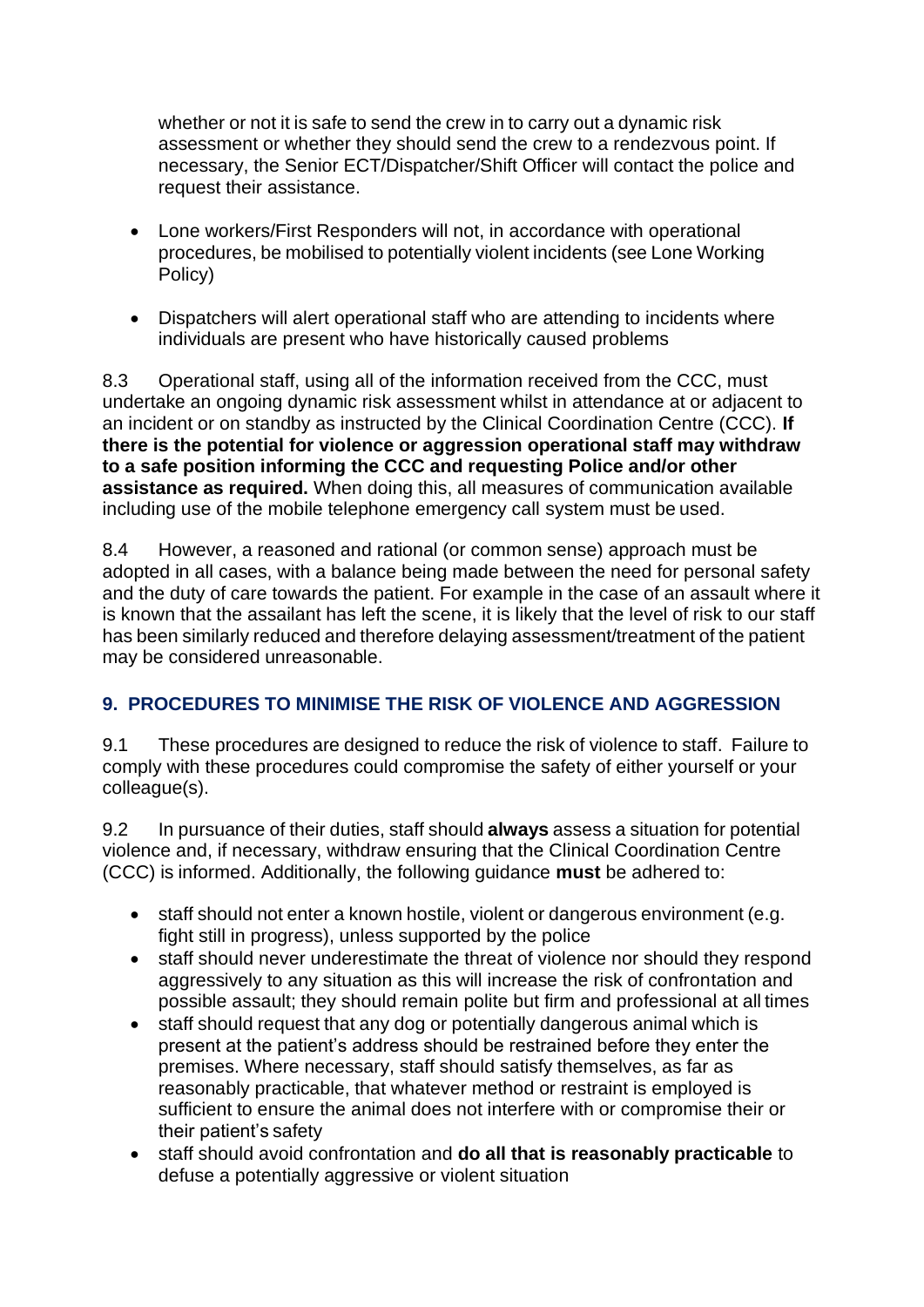• staff should not attempt to deal with a dangerous or aggressive patient or member of the public but inform the Clinical Coordination Centre of the situation, withdraw to a safe position and seek assistance. If there is an immediate risk of assault, staff should withdraw and then once they are in a place of safety contact the Clinical Coordination Centre (CCC).

9.3 **All staff have the right to refuse to convey or treat any patient(s) who subjects them to verbal abuse, and/or are aggressive or threaten violence.** In such instances the following procedures will apply:

- staff should withdraw to a safe distance
- if en-route to hospital and the patient becomes aggressive/threatening, stop the vehicle provided it is safe to do so and provided the patient has capacity offer the patient the option of exiting the vehicle (Note: where the journey involves a motorway progress should be made to the nearest exit before stopping as due regard must be given to the patient's safety)
- if the patient does exit the vehicle then staff should notify the Clinical Coordination Centre immediately who will notify the Police
- staff should record the details of the incident fully on the journey sheet
- staff should complete a Patient Clinical Record and ensure that as much detail as possible with regards to the patient's medical/physical condition is recorded, together with whether or not the patient had mental capacity
- **staff should always bear in mind that the patient has the right to refuse treatment.**

9.4 Employees must adhere to the Trust's procedures for summoning Police assistance (see Appendix 2).

9.5 Where a hand portable radio and or mobile phone is provided it must be carried by a member of the crew at all times when on operational deployment. **Hand portable radios and or mobile phones must never be left on an unattended or unsecured Ambulance when away from a base Station.**

9.6 The Trust will provide a personal alarm, free of charge, to all staff. The alarms can be ordered through your line manager.

# <span id="page-15-0"></span>**10. INCIDENTS INVOLVING FIREARMS OR WEAPONS**

10.1 In the event of incidents being reported which involve firearms or weapons such as knives, ambulance staff will be dispatched to a designated rendezvous point to meet with the police and an ambulance Duty Officer. In such cases, guidance on when to proceed to the scene of the incident will be taken from the police who will advise when they have contained the area.

10.2 The Trust has assessed the option of providing protective vests to staff however this was deemed unnecessary. Where such incidents are likely to occur or have been reported ambulance staff should be working under the direction of the Police and should not be entering hostile areas unless it is safe to do so.

10.3 In the event of a member of staff being threatened with a weapon or firearm they must immediately withdraw from the situation and summon police assistance.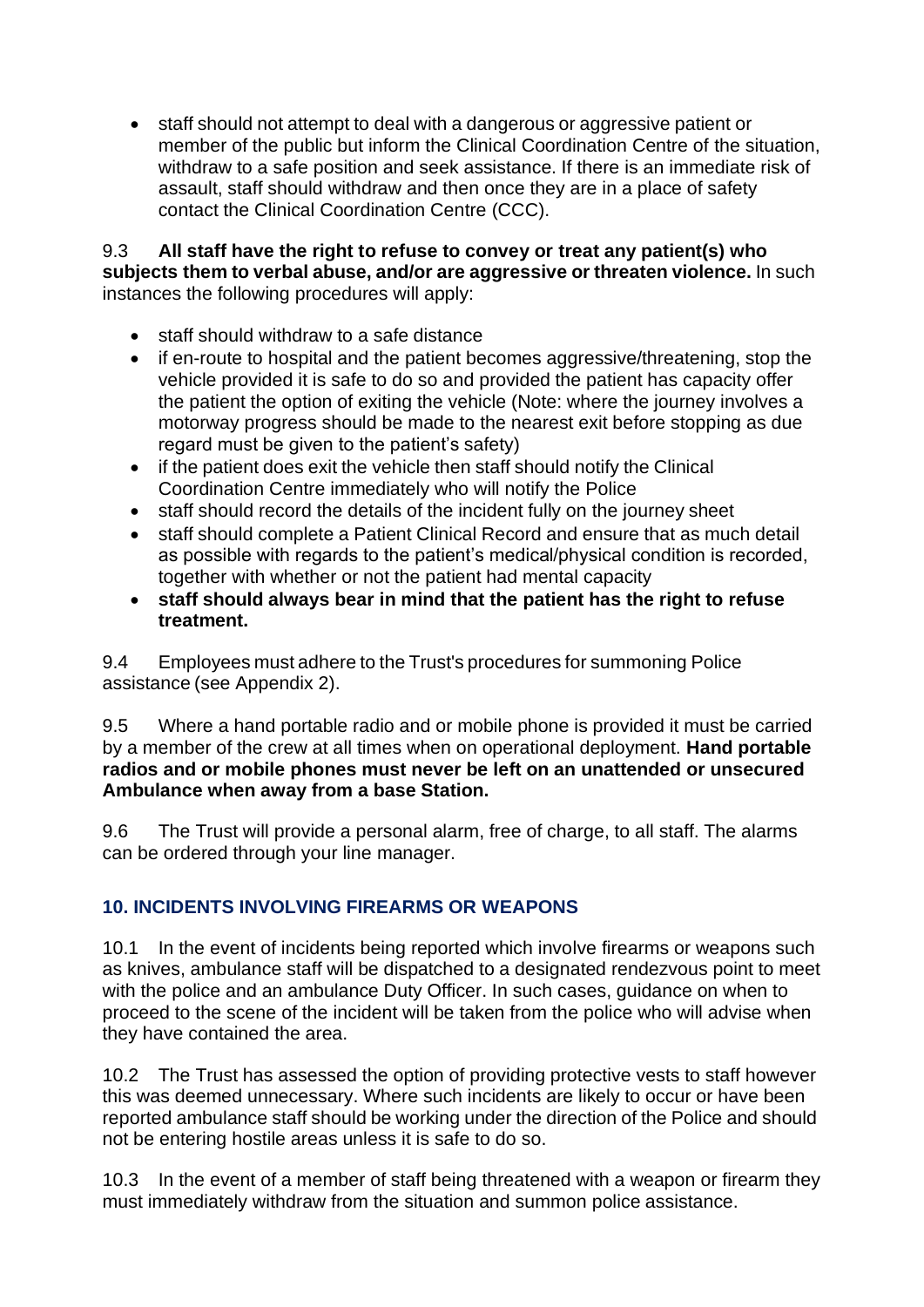## <span id="page-16-0"></span>**11. PROCEDURES TO FOLLOW WHEN SUBJECT TO VIOLENCE AND/OR AGGRESSION**

11.1 All employees experiencing any form of threatening behaviour, verbal abuse, physical assault or injury must advise the Clinical Coordination Centre (CCC) and/or their Supervisor/Line Manager as soon as possible.

11.2 Once notified by an employee that he/she has been threatened, abused or assaulted and injured, the Clinical Coordination Centre (CCC) or the appropriate Line Manager will ensure that:

- the individual(s) receive appropriate medical attention if necessary
- where necessary, the individual(s) are immediately stood down to recover
- a manager is made available to discuss the incident with the individual(s) and to initiate any appropriate action to minimise the effect of the incident
- where appropriate, the injured member of staff is offered the support of internal support staff trained to provide basic counselling support such as trauma risk management (TRiM)
- where appropriate, the injured member of staff is offered and provided with support and/or counselling with the Trust's nominated occupational health provider
- the incident is reported using the Trust's Incident reporting system, Datix and in accordance with the Adverse Incident Reporting and Investigation Policy
- the injured member of staff is advised to report the incident to the Police
- an initial investigation is be undertaken by the line manager/duty officer and all appropriate documentation produced.

11.3 The Duty Director should be notified of serious incidents immediately by telephone.

11.4 Supervisors/Line Managers must record within their initial investigation report that the individual(s) who have been assaulted have:

- been offered trauma risk management (TRiM)
- accepted/not accepted the offer of trauma risk management (TriM)
- been offered appropriate counselling
- accepted/not accepted the offer of counselling
- been supported, and their welfare and well-being has been followed up by the line manager after the incident.

11.5 Where appropriate the Supervisor/Line Manager will ensure that copies of the relevant documents relating to threatening behaviour, abuse or injury towards an employee(s) are forwarded to the Trust's Occupational Health department who will monitor the individual(s) in order to minimise the risk of post-traumatic stress disorder (PTSD). Employees may also be referred to a trauma risk management practitioner (TRiM).

11.6 All acts of physical violence against staff should be reported immediately or at the earliest available opportunity using the Trust's Incident reporting system, Datix. The incident should also be reported to the Police. When doing so the Police will provide a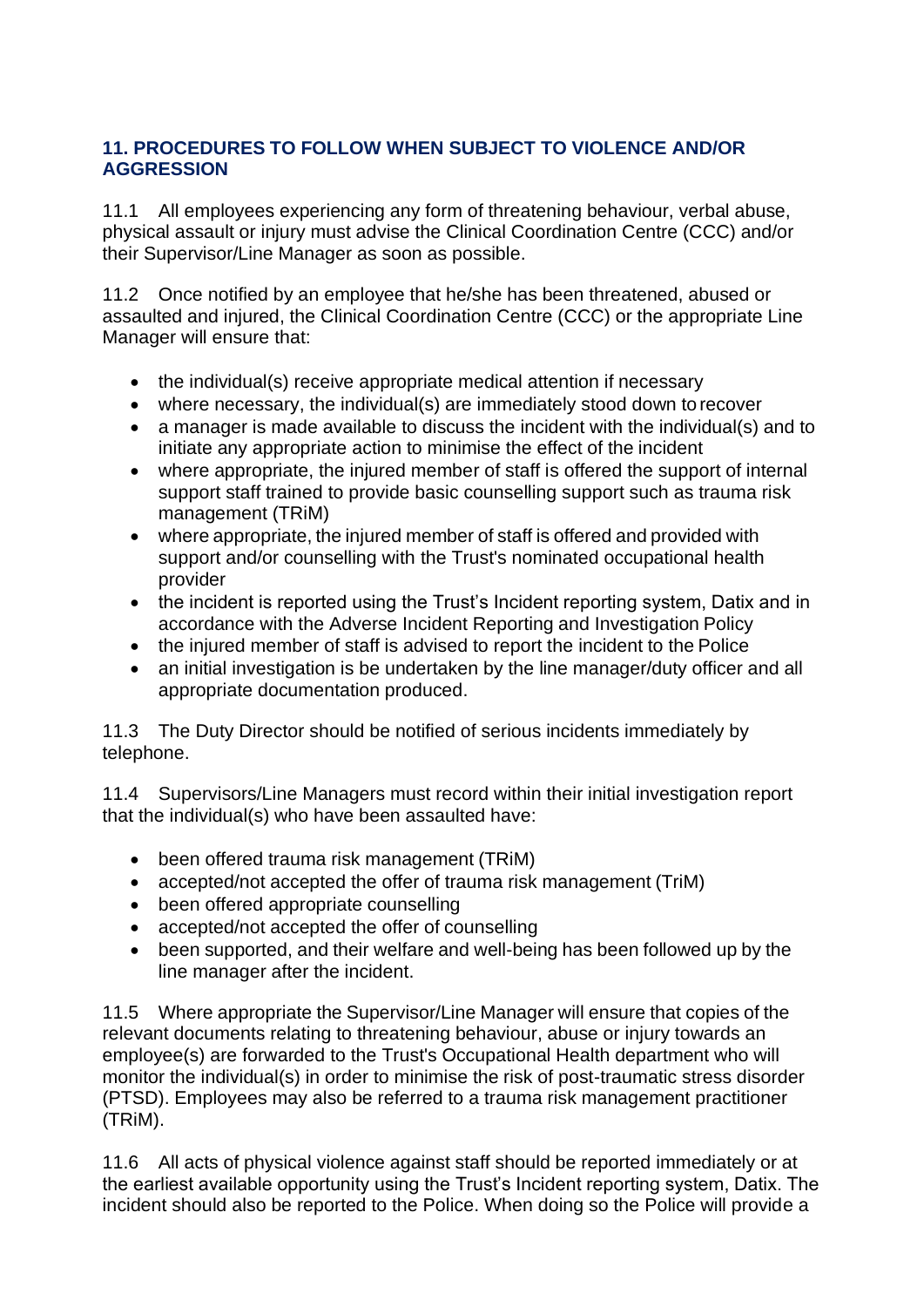unique reference number (URN) and staff should include this in their incident report on Datix. The Trust will actively encourage the Police to either prosecute any assailant and/or issue some other type of sanction against them.

11.7 When the incident is reported on the Trust's Incident reporting system, Datix the Trust's Local Security Management Specialists (LSMS) will become aware of it and will contact and liaise with the member of staff involved. The LSMS will also liaise with the Police to try and obtain a prosecution or some other form of sanction against the perpetrator of the assault.

## <span id="page-17-0"></span>**12. PLACING A SPECIAL SITUATION FEATURE/MARKER ON ADDRESSES WHERE THERE IS A RISK OF VIOLENCE**

12.1 Following an incident of violence and/or aggression, staff can request that a special situation feature/marker is placed on the perpetrator's address. Either the Clinical Coordination Centre or the Demand Management Team will place the feature/marker on the address. Once a feature/marker is on an address, it will be the responsibility of staff in the Clinical Coordination Centre (CCC) using the Computer Aided Dispatch system to inform staff who are about to visit the address or who have been sent to the address what is stated on the feature/marker. Dependent upon the severity of the information a decision may be taken not to respond to a call without Police presence.

12.2 A special situation feature/marker can only be placed on an address in accordance with the Trust's Feature Application Policy and Procedure. Any address registered as being potentially hostile must be:

- notified to the occupier, who should be advised that any future emergency ambulance attendances may be delayed as a result of police attendance
- reviewed at least annually by the Risk Team and the Demand Management Team
- subject to an appeal process.

12.3 All requests for addresses to have a special situation feature/marker placed on them must be made by completing an incident/request on the Trust's Incident reporting system, Datix. The LSMS will consider the request and, where appropriate, place the feature on the address.

12.4 Following notification of any violent incident, the LSMS will consider writing to the perpetrator to advise them of the Trust's 'Zero Tolerance' approach and that their behaviour and assault on staff was inappropriate and unacceptable and because of this a special situation feature/marker has been placed onto their address. The perpetrator will also be advised of the possible consequences of this, namely that their address will be registered as being a potential risk to ambulance staff. They will also be advised of the process that they should follow to appeal against this.

12.5 An up to date register on the Integrated Computer Aided Dispatch (ICAD) system will be maintained by the Demand Management Team liaising with the Risk Team in accordance with the requirements of the Data Protection Act of known aggressive and violent patients, to ensure that information is available to operational staff prior to attendance at an incident and for seeking Police or other Agency support.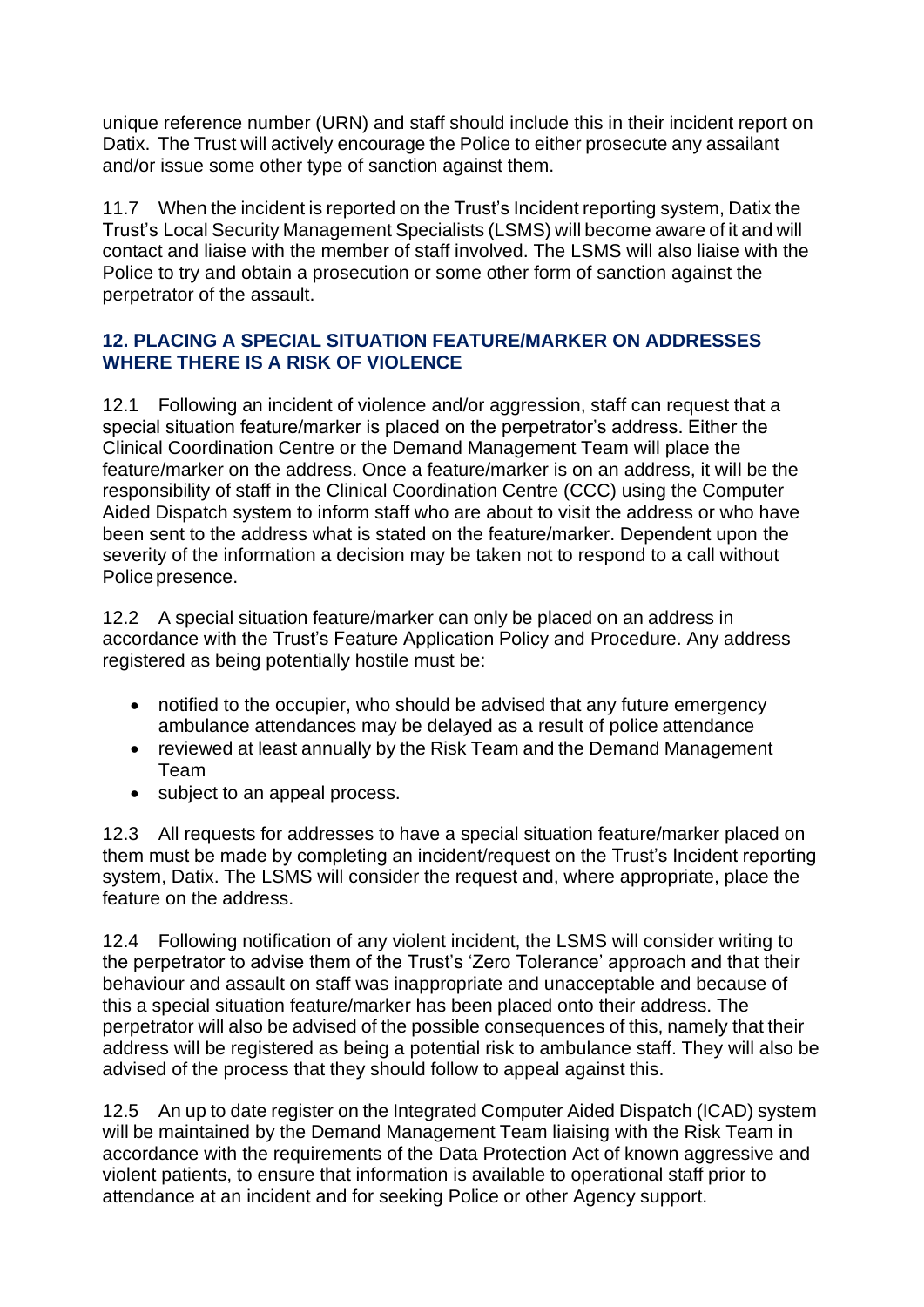## <span id="page-18-0"></span>**13. PROCEDURE FOR DEALING WITH ABUSIVE OR THREATENING TELEPHONE CALLS**

13.1 Section 127 of the Communications Act 2003 makes it an offence to make a grossly offensive telephone call or calls that are of an indecent, obscene or menacing character. An abusive telephone call may also be classified as a non-physical assault, namely, 'the use of inappropriate words or behaviour causing distress and/or constituting harassment'.

13.2 The Trust acknowledges that all staff operating telephones, having applied the correct procedures, have the right to 'terminate' calls where abusive, obscene or threatening language is directed towards them.

13.3 The Procedure to be adopted by staff receiving abusive calls is:

- to warn the caller that the call will be terminated if they continue to use abusive, obscene or threatening language
- if the behaviour persists, to remind the caller that the warning has been given
- if the behaviour continues despite the two warnings, remind the caller that two warnings have been given and that the caller is being passed to a Supervisor and/or Manager.

13.4 The Supervisor and or Manager taking over the call will give a third warning to the caller to stop using abusive, obscene or threatening language. If the behaviour continues the Supervisor/Manager is to advise the caller that the call is being terminated. The incident should then be reported onto the Trust's Incident reporting system, Datix.

13.5 The Police must be notified if any threats to kill, harm or cause damage are received anonymously or otherwise, whether at home or in the workplace.

13.6 Where the recipient of a call is a 'lone" worker' such as a secretarial/administrative member of staff and their Supervisor/Manager is not immediately available, then the staff member shall terminate the call following the process detailed above. The lone worker is required to inform his/her Supervisor and/or line Manager or other responsible person as soon as possible and report the matter using the Trust's Incident reporting system, Datix.

## <span id="page-18-1"></span>**14. MAKING HOME/SITE/WORKPLACE VISITS**

14.1 If Managers and Supervisors have any concerns about potential violence when making a home/site/workplace visit then before making the visit they should consider whether it would be possible and safer to meet the individual at a Trust premises or via a Teams meeting.

14.2 Where this is not possible and if a home/site/workplace visit is absolutely necessary, then the Manager or Supervisor of the member of staff making the visit must carry out a risk assessment; and staff making the visit must adhere, so far as is reasonably practicable, to the following procedures: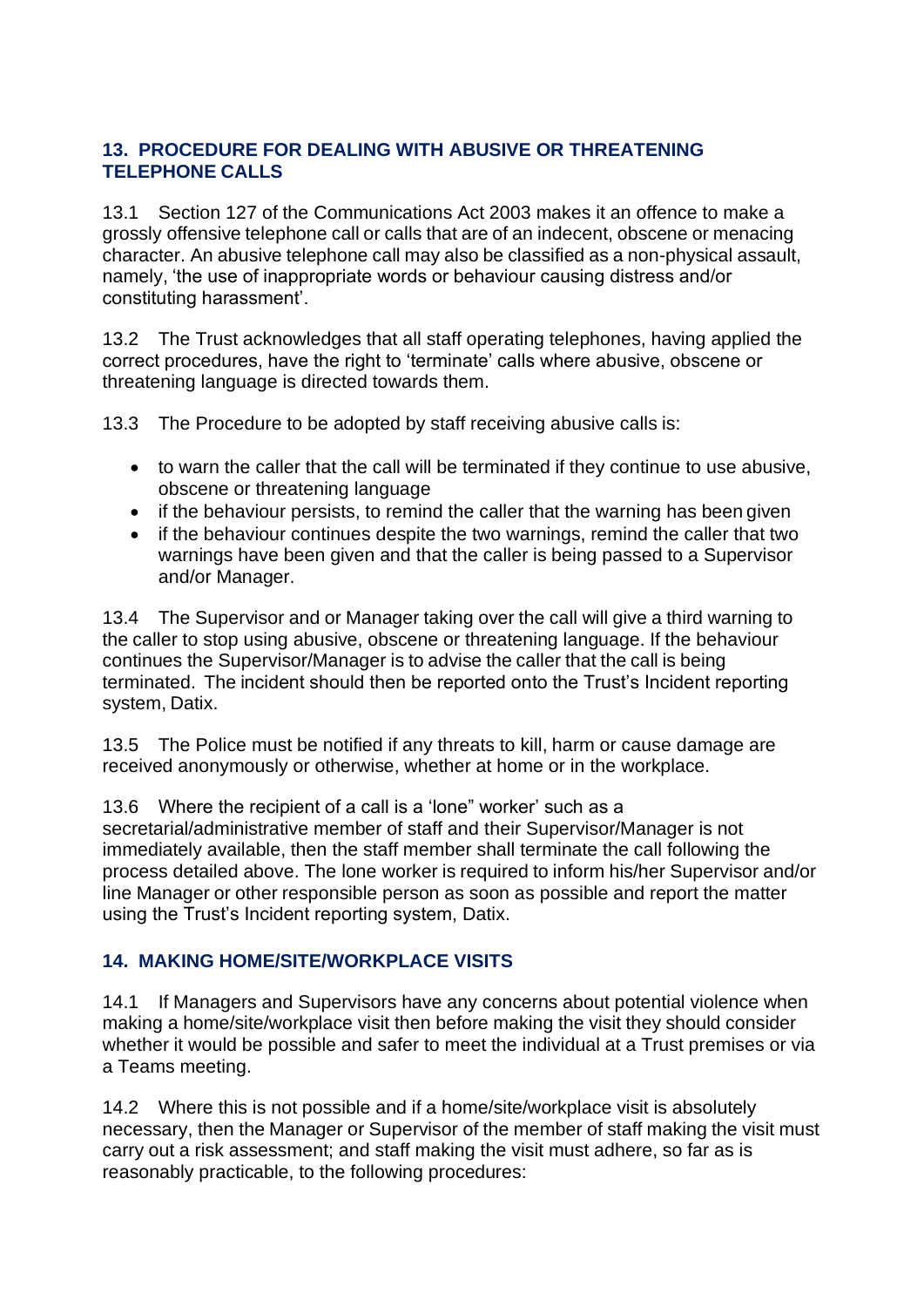- inform a colleague or another Manager of where they are going, who is to be visited and their anticipated return time
- acquaint themselves with as much relevant information as possible concerning the person before making the visit. This will include making enquiries with their Line Manager and/or the Risk Team to see whether the person to be visited has any history of being violent or aggressive to Trust staff
- consider making the visit with a colleague
- if an employee feels there is a risk of aggression/violence, then they should discuss the matter with their Manager who will decide if special arrangements are necessary. Such arrangements may include sending additional members of staff to make the visit and/or requesting a Police presence
- when the visit is ended the member of staff should call their manager/supervisor to let them know they are safe
- when visiting an unoccupied/isolated building, staff must telephone their base location at the earliest opportunity before entering the building and again at the earliest opportunity after leaving, giving an estimated time of return.

## <span id="page-19-0"></span>**15. TRAINING**

15.1 Managers and staff will receive training in accordance with the Trust's training needs analysis and its statutory and mandatory training programme.

15.2 Mandatory 'Conflict Resolution' training will be provided to all patient facing staff in accordance with guidance issued by NHS Protect. Refresher conflict resolution training should be provided three years after receiving the initial training. The initial training and the refresher training will be delivered via face-to-face training.

15.3 Staff in the Call Centres and volunteers will be provided with appropriate training in accordance with their role.

15.4 Managers and supervisors who have to carry out risk assessments on preventing violence and aggression must obtain training in how to do so from the Risk Team prior to undertaking any risk assessments as per this policy.

## <span id="page-19-1"></span>**16. EQUALITY AND DIVERSITY**

16.1 An equality and diversity impact assessment has been carried out on this policy and can be found at appendix 4.

## <span id="page-19-2"></span>**17. MONITORING**

17.1 The effectiveness of this policy will be monitored in the following way.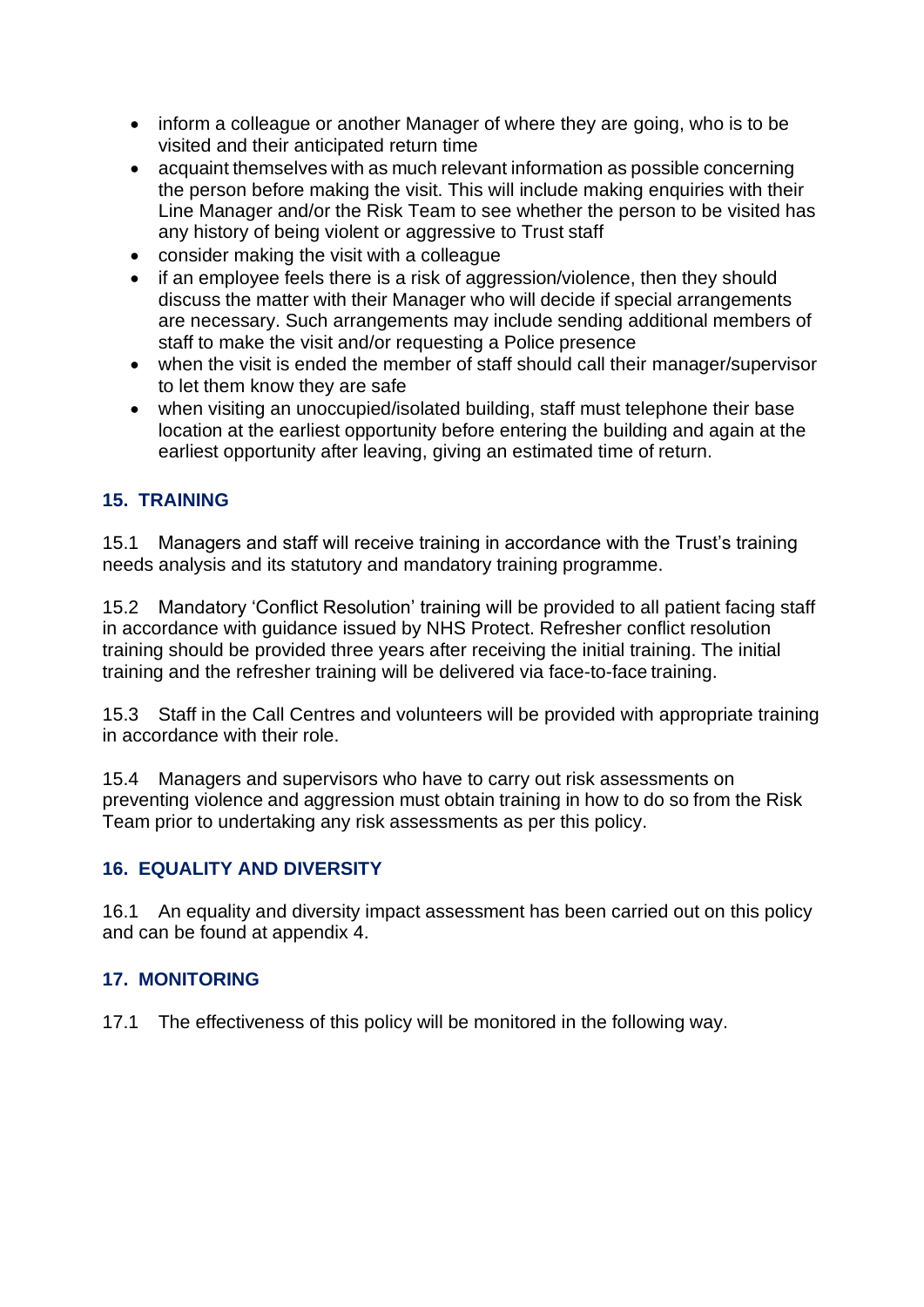#### **a. Standard / process / issue**

The number of risk assessments on preventing violence and aggression towards staff completed and/or reviewed as perlegislation and policy in a financial year.

#### **Monitoring and audit**

| Method: | Report from the Risk Team on the number of prevention of<br>violence and aggression risk assessments completed and/or<br>reviewed in a financial year. |
|---------|--------------------------------------------------------------------------------------------------------------------------------------------------------|
| By:     | <b>Risk Team</b><br>Committee: Health, Safety and Risk Group.<br>Frequency: Annually, as a minimum.                                                    |

#### **b. Standard / process / issue**

Actions taken as a result of the risk assessments.

#### **Monitoring and audit**

| Method: | Audit on 10% of the prevention of violence and aggression risk<br>assessments completed and/or reviewed in a financial year. |
|---------|------------------------------------------------------------------------------------------------------------------------------|
| By:     | Risk Team.<br>Frequency: Annually as a minimum.                                                                              |

#### **c. Standard / process / issue**

Identification and analysis of the number of violence and aggression incidents.

#### **Monitoring and audit**

Method: Reports to each Health, Safety and Risk Group meeting By: Risk Team. Frequency: Each meeting.

#### **d. Standard / process / issue**

Identification of the number of physical assault and non-physical assault incidents reported each month.

#### **Monitoring and audit**

Method: Integrated performance review report to the Board. By: Risk Team. Frequency: Each quarterly meeting

#### **e. Standard / process / issue**

Identification of the number of staff who have completed Conflict Resolution Training and refresher Conflict Resolution Training.

#### **Monitoring and audit**

| Method: | Report on conflict resolution training figures. |
|---------|-------------------------------------------------|
| By:     | <b>Education Department.</b>                    |
|         | Frequency: Each quarterly meeting               |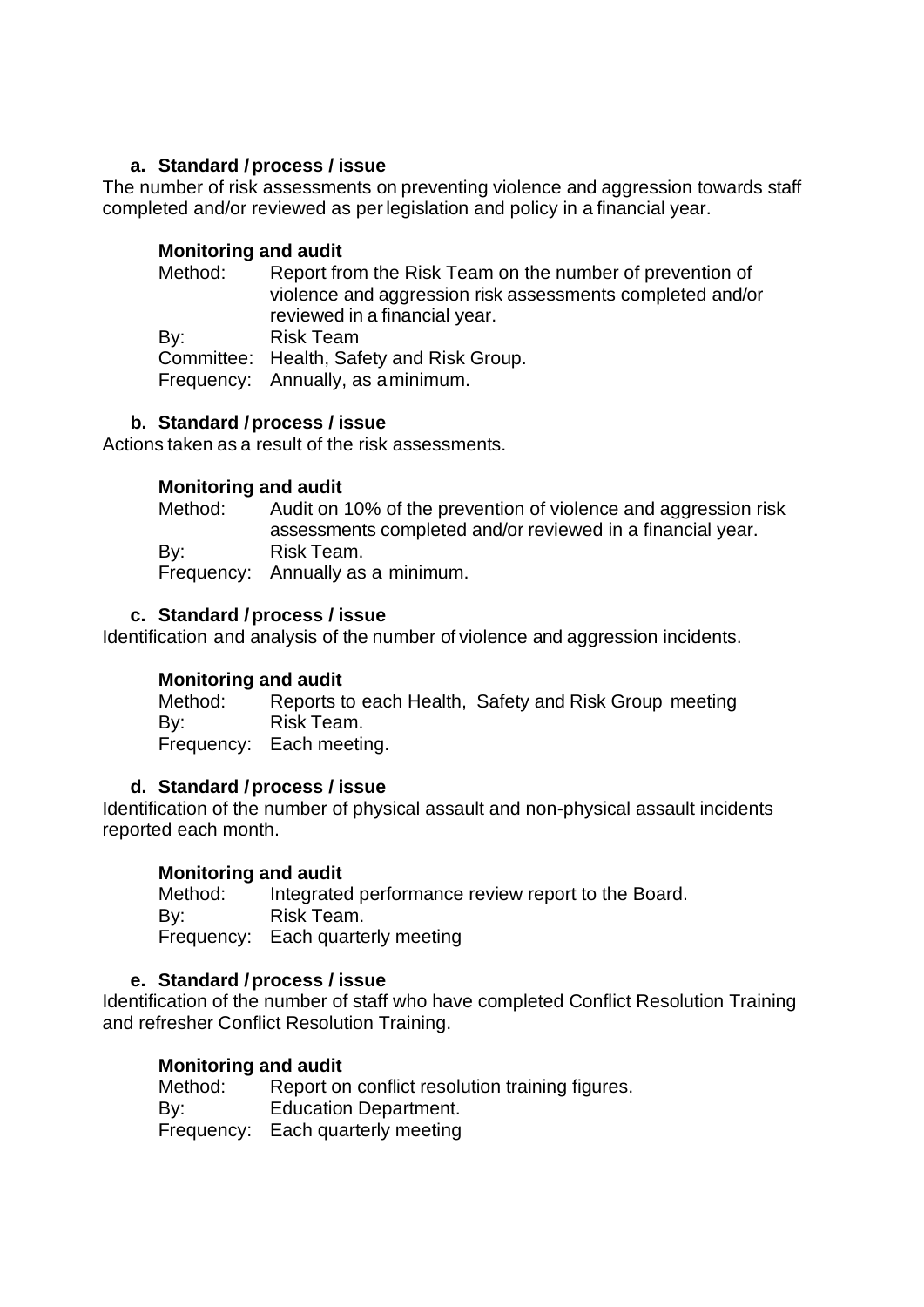#### <span id="page-21-0"></span>**18. CONSULTATION AND REVIEW**

18.1 A consultation exercise on the policy will be carried out with the stakeholders listed below.

18.2 This policy will be reviewed every three years or sooner if there are any relevant changes to legislation or best practice.

| <b>Stakeholder or Group Title</b> | <b>Consultation Period (From-to) Comments</b> | received (Yes/No) |
|-----------------------------------|-----------------------------------------------|-------------------|
| All Managers and Staff            | 12/4/2016 to 3/5/2016                         |                   |
| Health, Safety and Risk Group     | 12/4/2016 to 3/5/2016                         | N                 |
| Health, Safety and Risk Group     | 12/9/17 to 20/9/17                            | N                 |
| All Managers and staff            | 28/8/20 to 18/9/20                            |                   |

## <span id="page-21-1"></span>**19. IMPLEMENTATION (INCLUDING RAISING AWARENESS)**

19.1 The policy will be implemented and communicated to managers and staff within the Trust via the weekly newsletter, Staff Matters. Emails will also be sent to senior managers and area managers asking them to bring the existence of the policy to their staff.

## <span id="page-21-2"></span>**20. REFERENCES**

- Health and Safety at Work etc. Act 1974
- Secretary of State's Directions for Security Management 2003/2004 (Amended 2006)
- Secretary of State's Directions to health bodies on measures to deal with violence against NHS staff
- Management of Health Safety at Work Regulations 1992 (Amended 1999)
- Workplace Health, Safety and Welfare Regulations 1992
- Provision and Use of Work Equipment Regulations 1992 (Amended 1998)
- Reporting of Injuries, Diseases and Dangerous Occurrences Regulations 2013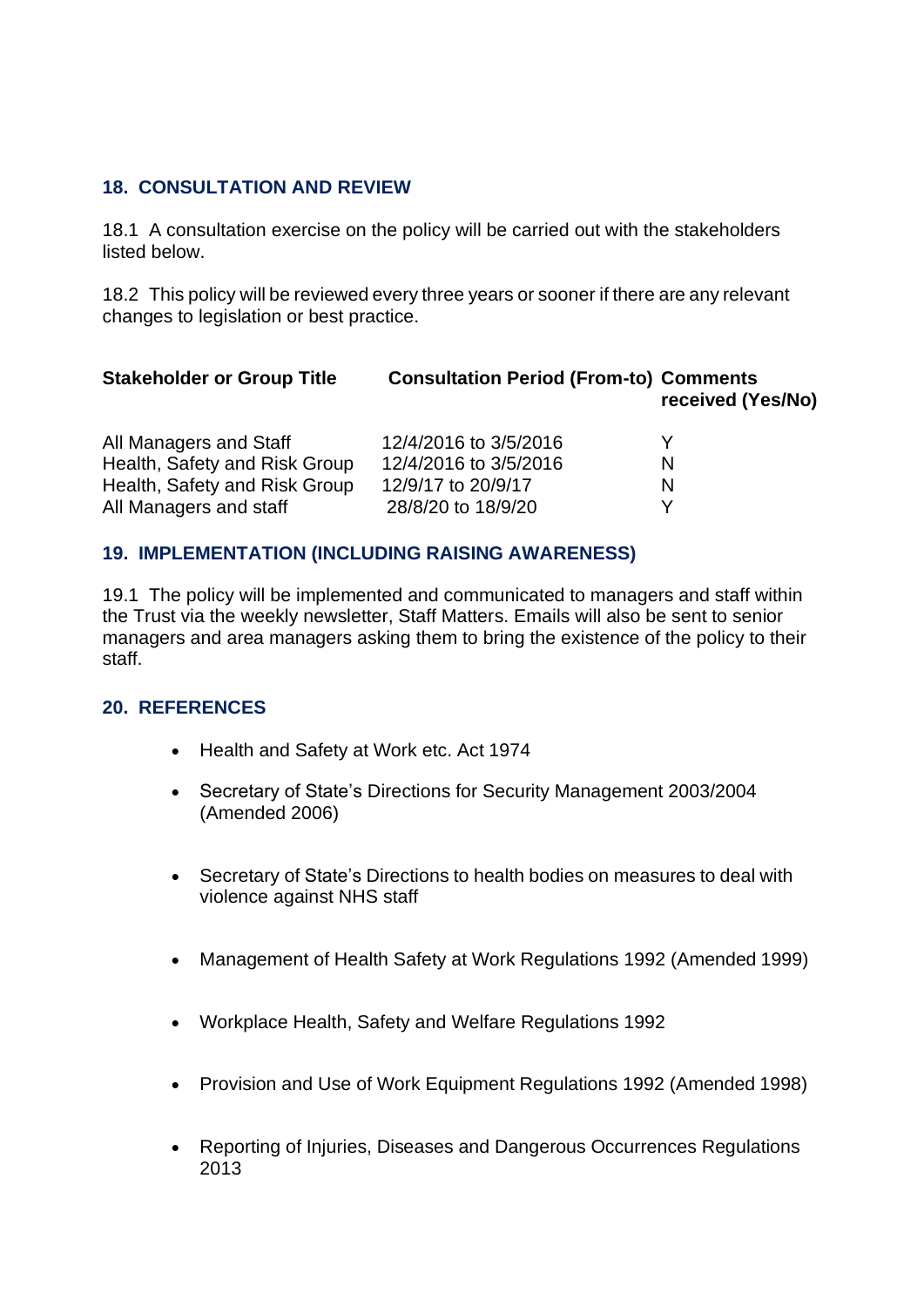- Children's Act 1989 Police Act 1997 part V
- Safeguarding legislation
- Private Security Act 2001
- Crime and Disorder Act 1998
- Assaults on Emergency Workers (Offences) Act 2018
- Regulation of Investigatory Powers Act 2000
- The Telecommunications (Lawful Business Practice) Interception of Communications Regulations 2000.

#### <span id="page-22-0"></span>**21. ASSOCIATED DOCUMENTATION**

- Health and Safety Policy and Procedures
- Security Policy
- Lone Working Policy
- Dignity at Work Policy
- Freedom to speak up: raising concerns (Whistleblowing) Policy
- Safeguarding Policy
- Adverse Incident Reporting Policy
- Reporting of Injuries, Diseases and Dangerous Occurrences Regulations (RIDDOR) Policy
- Risk Management Strategy
- Feature Application Policy and Procedure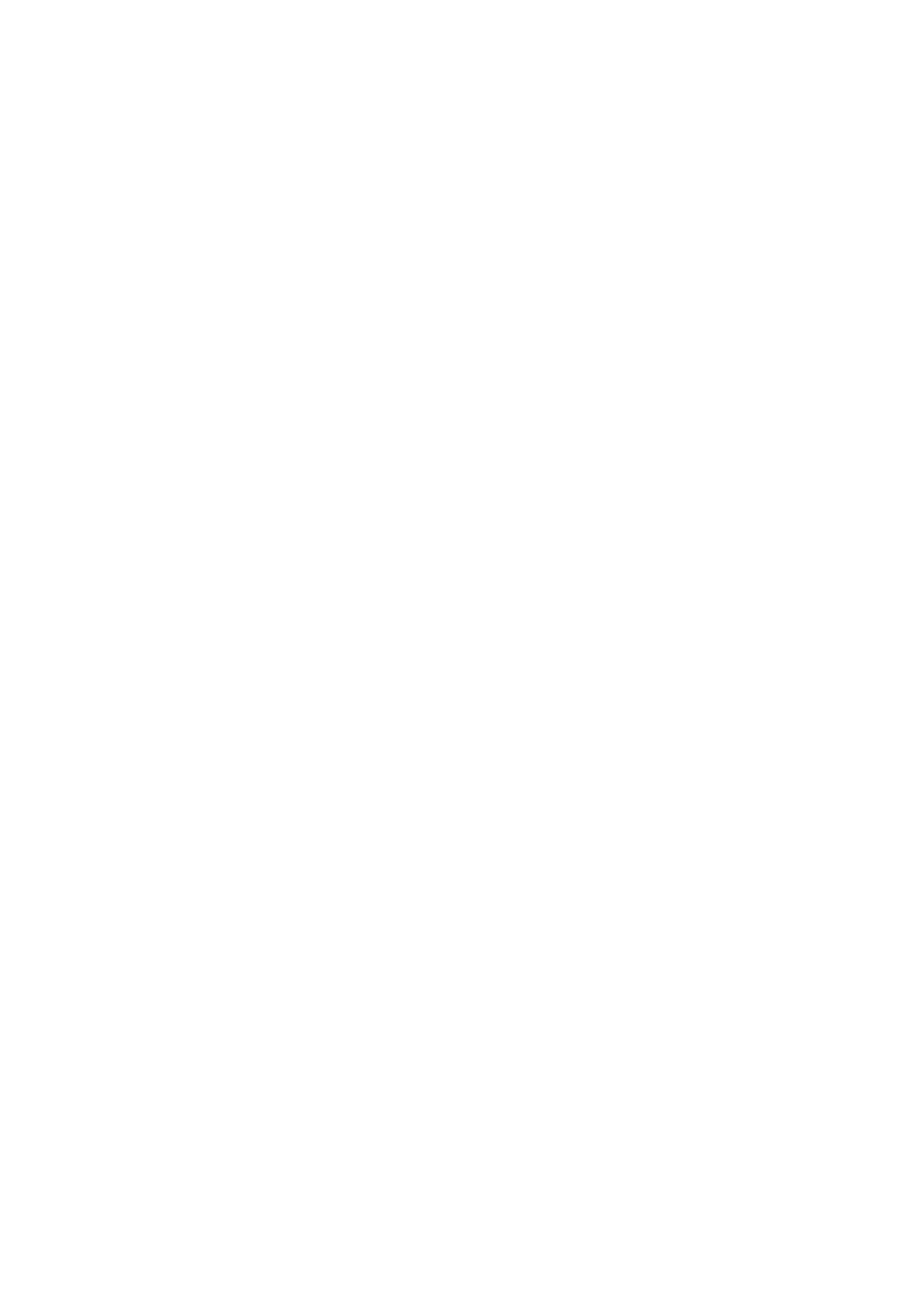## <span id="page-24-0"></span>**APPENDIX 1: REVIEW**

This policy is regularly reviewed and updated with information in line with relevant national guidance and legislation.

A full 'Review Table of Contents' is available on request.

## **APPENDIX 2: REQUESTS FOR POLICE ASSISTANCE**

Following the concerns expressed by staff relating to the delays in the police responding to requests for **immediate assistance**, the following protocols have been developed and agreed with Thames Valley and Hampshire Police Forces.

The following procedure should be observed when making requests for police assistance.

#### **1. Request for immediate Police assistance where there is an immediate threat of personal danger to ambulance staff or a patient.**

In common with all Emergency Services, Thames Valley and Hampshire Police have many and varied demands placed upon them and have to prioritise their response accordingly. They have assured the Trust that a high priority will be given to calls received from the Ambulance Service where there is *a clear indication that a risk to life or limb exists*. Such requests must therefore *only* be made when the situation clearly demands it.

The Clinical Coordination Centre (CCC) should be contacted immediately and when making the request for Police assistance Staff should use the following words:

#### **"Immediate Police assistance required"**

NB: This can be combined with the priority speech button if required.

The Clinical Coordination Centre (CCC) staff will respond *immediately* to such radio transmissions and will contact either Thames Valley Police or Hampshire Police promptly using the following terminology:

#### **"Please respond immediately to ………… Ambulance staff reported to be in personal danger!"**

Where the request is made with the **silent** radio code, the Clinical Coordination Centre (CCC) will immediately contact the Police using the following terminology:

#### **"Please respond immediately to ………… Ambulance staff silent alarm requesting immediate assistance!"**

These are priority codes and will receive immediate attention. They must *only* be used where there is personal danger to staff or patient.

Where discretion is necessary, the phonetics "Papa Alpha India" (Police Assistance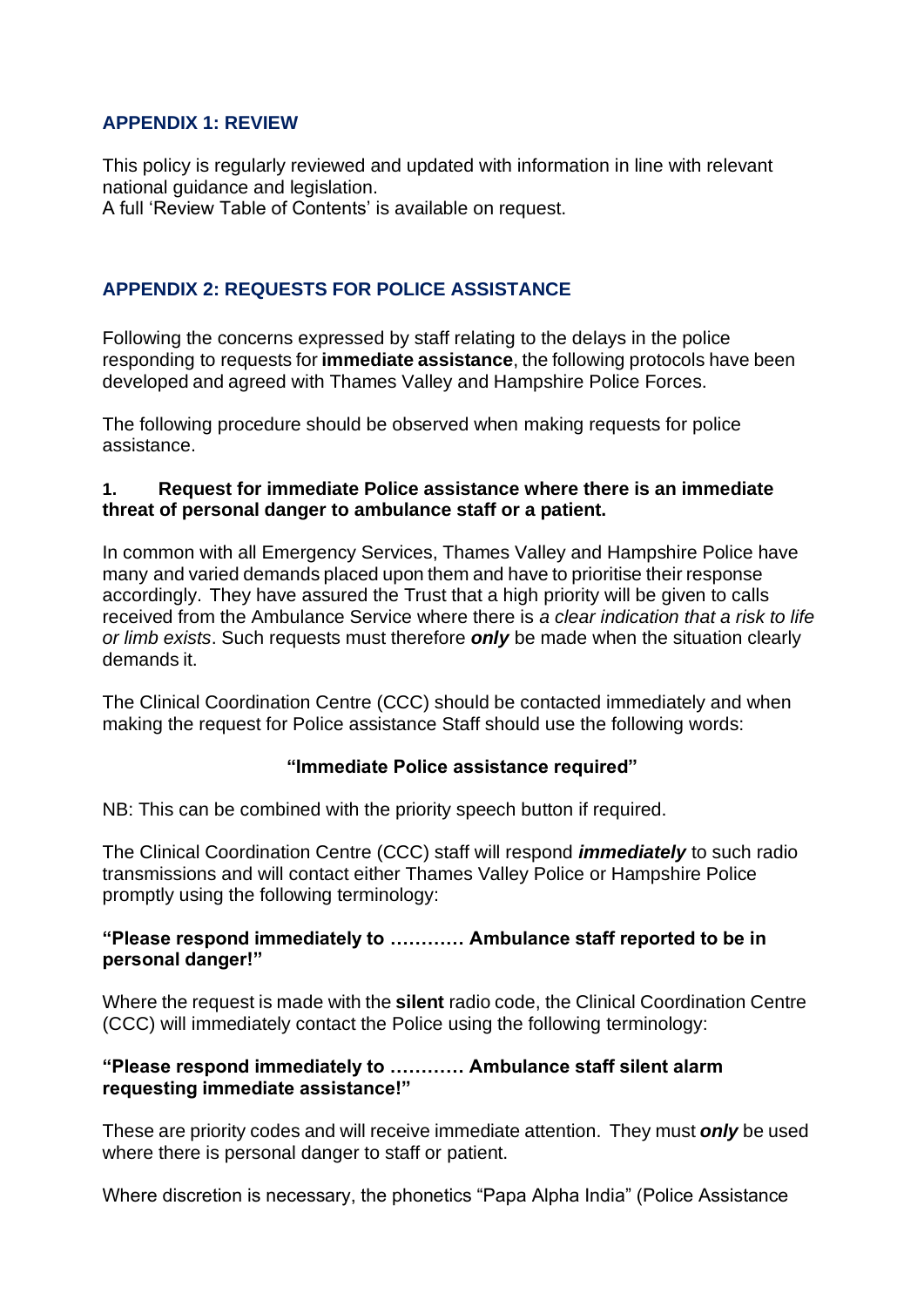Immediate) should be used in verbal transmissions.

NB: The use of Police Codes must *not* be used.

## **2. Requests for Police attendance for all other reasons**

All other requests for Police assistance such as attendance at a road traffic collision (RTC) should be requested using plain language and utilising a normal speech request code or priority speech request. All requests will be passed to the Police by the Clinical Coordination Centre staff at the earliest opportunity.

These procedures have been agreed with both Thames Valley Police and Hampshire Police and must be strictly adhered to. The use of the above codes is to be strictly monitored by the Clinical Coordination Centre (CCC) to prevent misuse/abuse. In the event of the Police response not meeting reasonable expectations, the Clinical Coordination Centre is to be informed and the matter will be referred to an appropriate Manager for further action.

#### **Chief Operations Officer**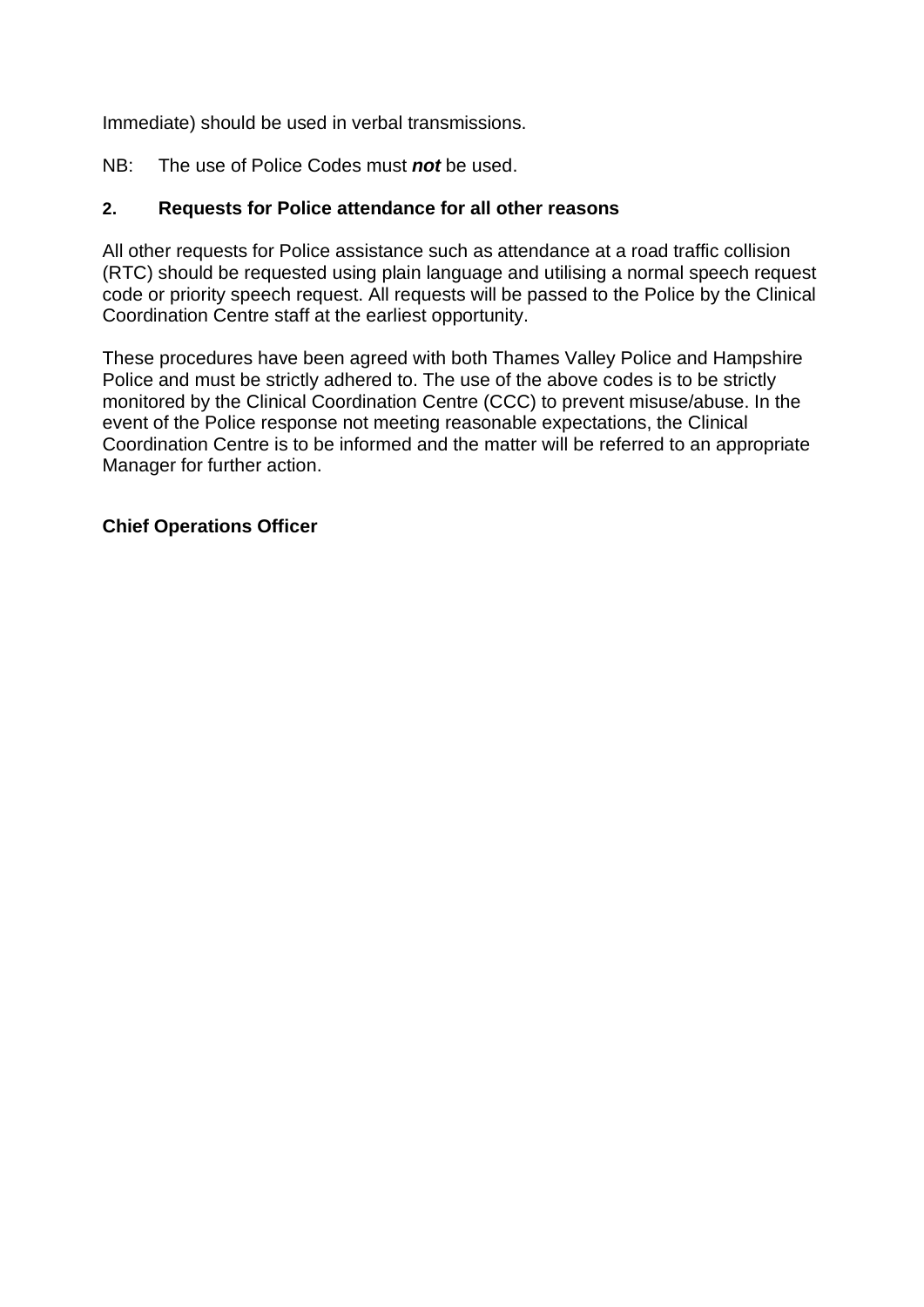#### **APPENDIX 3: RESPONSIBILITY**

The responsibility for this policy is shared between various Policy Groups, Lead Director/Officers, Working Groups and Committee members.

A full list of all responsible parties can be made available upon request.

#### **APPENDIX 4: EQUALITY IMPACT ASSESSMENT - SCREENING**

Employees exercising their rights and entitlements under the regulations will suffer no detriment as a result.

The Screening element of the 'Equality Impact Assessment' is available on request.

## **APPENDIX 5: EQUALITY IMPACT ASSESSMENT – FULL ASSESSMENT**

Employees exercising their rights and entitlements under the regulations will suffer no detriment as a result.

A full 'Equality Impact Assessment' is available on request.